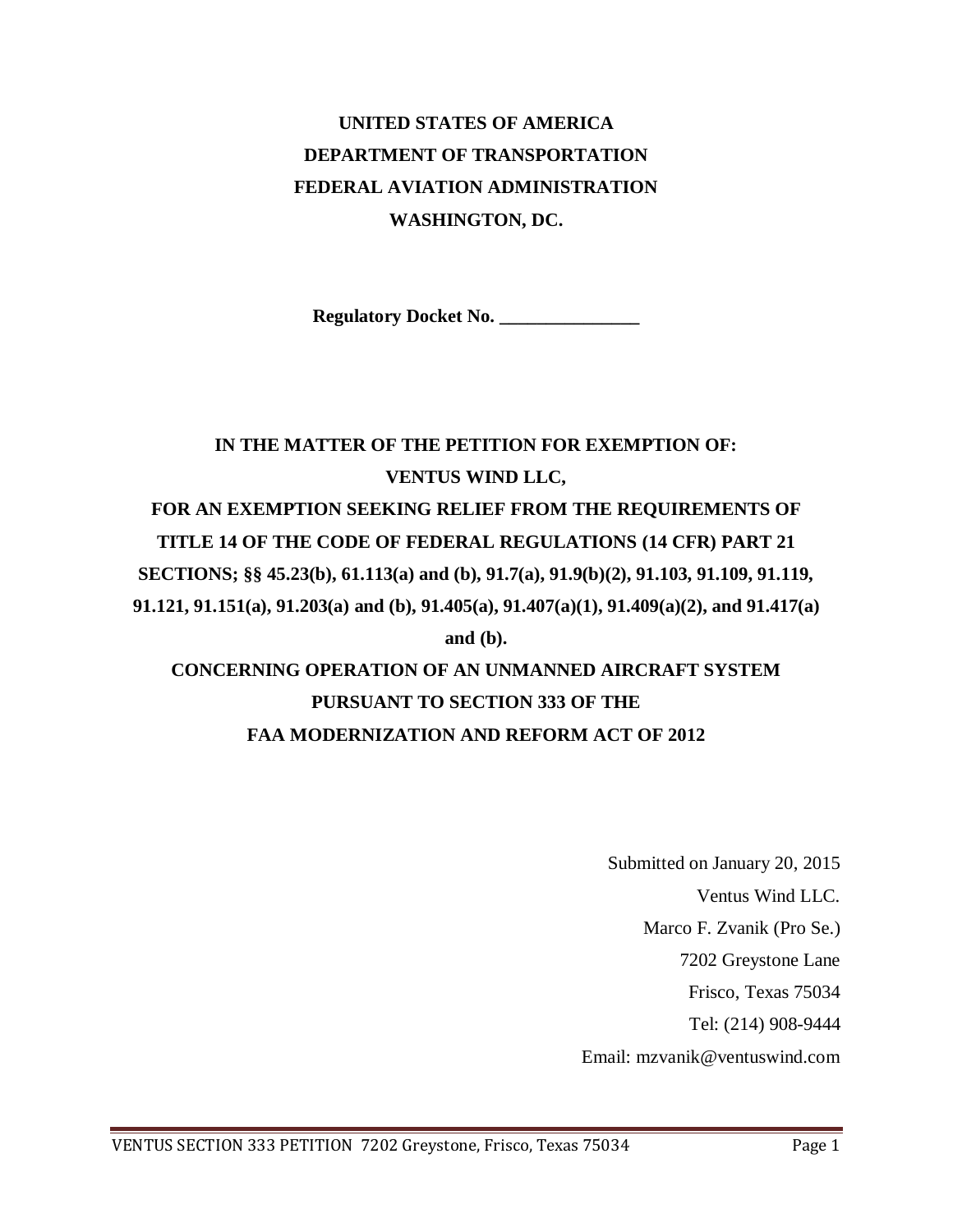# **TABLE OF CONTENTS**

| Page                                                |
|-----------------------------------------------------|
|                                                     |
|                                                     |
|                                                     |
|                                                     |
|                                                     |
|                                                     |
| SPECIFIC SECTIONS OF 14 C.F.R. FROM WHICH VENTUS,   |
|                                                     |
| THE EXTENT OF RELIEF VENTUS SEEKS AND THE           |
| REASON VENTUS, SEEKS RELIEF & REASONS WHY GRANTING  |
| VENTUS, REQUEST WOULD BE IN THE PUBLIC INTEREST '12 |
| THE REASONS WHY GRANTING THE EXEMPTION WOULD        |
|                                                     |
|                                                     |
| 24                                                  |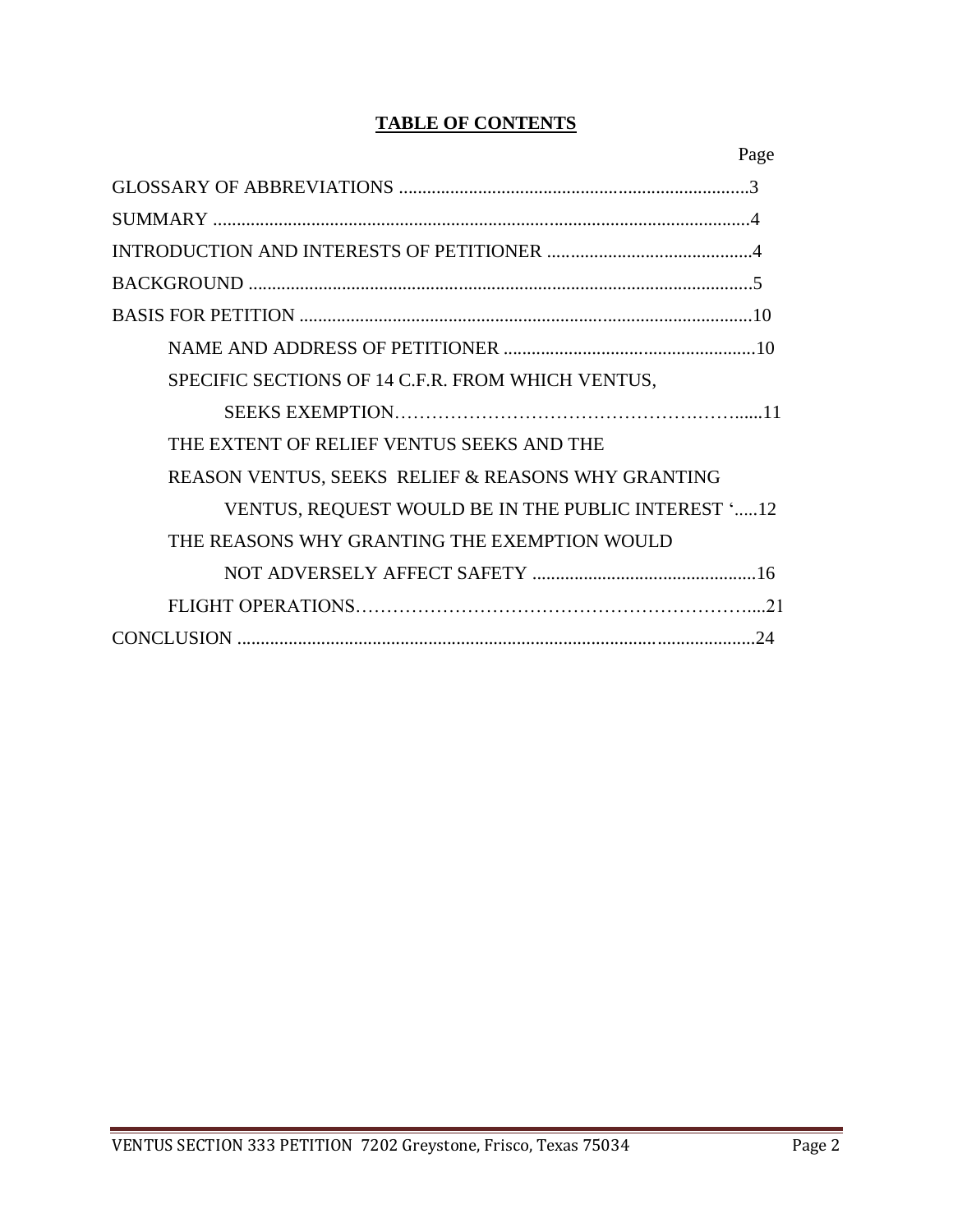# **GLOSSARY OF ABBREVIATIONS**

| <b>AGL</b>  | Above Ground Level                                    |
|-------------|-------------------------------------------------------|
| <b>ATC</b>  | Air Traffic Control                                   |
| <b>COA</b>  | Certificate of Authorization                          |
| <b>FAA</b>  | <b>Federal Aviation Administration</b>                |
| <b>FAR</b>  | <b>Federal Aviation Regulation</b>                    |
| <b>NAS</b>  | National Airspace System                              |
|             |                                                       |
| Section 333 | FAA Modernization and Reform Act of 2012, Section 333 |
| <b>SMS</b>  | <b>Safety Management System</b>                       |
| <b>UAV</b>  | <b>Unmanned Aircraft System</b>                       |
| <b>VFR</b>  | <b>Visual Flight Rules</b>                            |
| <b>VMC</b>  | <b>Visual Meteorological Conditions</b>               |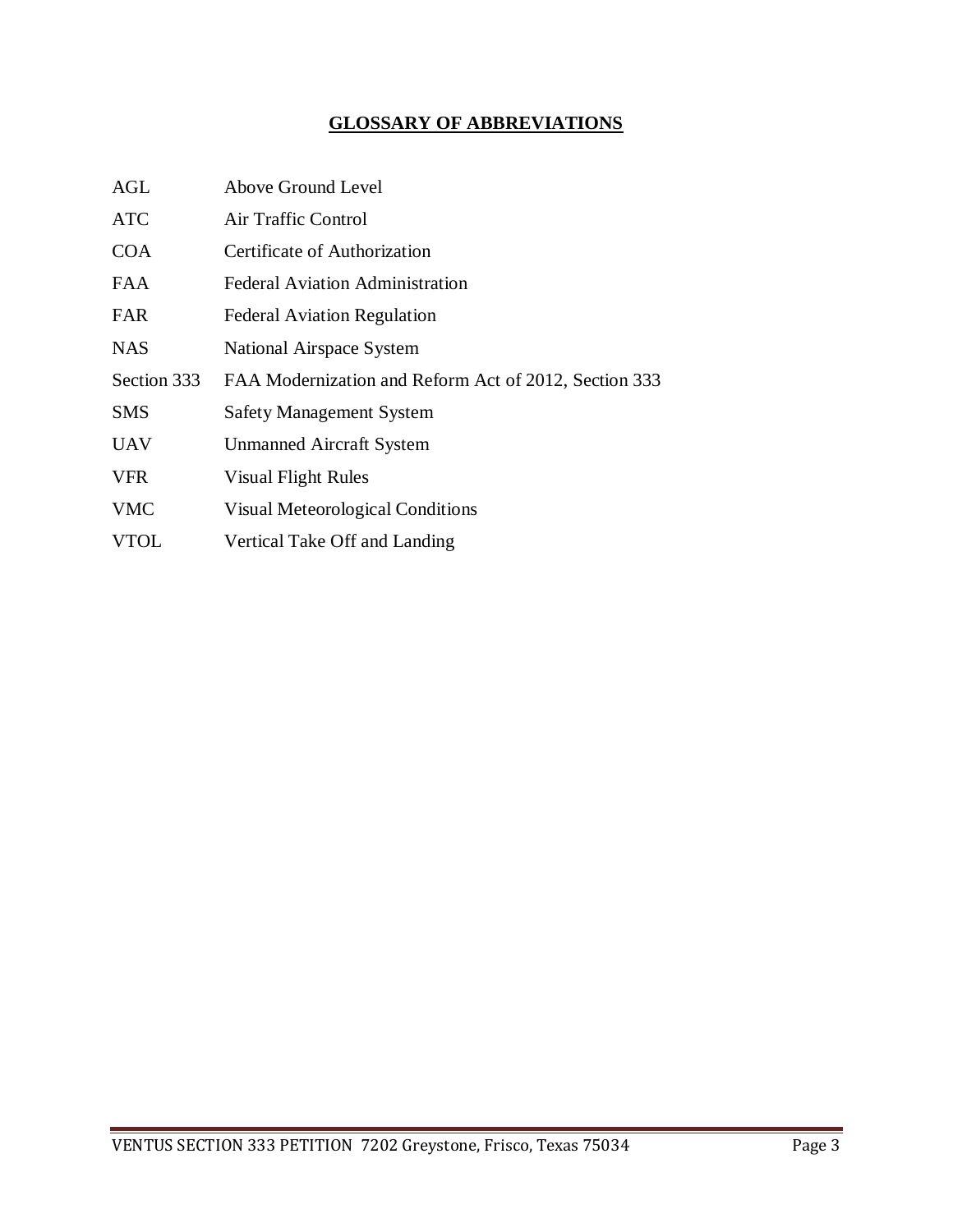### **SUMMARY**

Ventus Wind LLC., seeks exemption from the requirements of 14 C.F.R. §§ 45.23(b), 61.113(a) and (b), 91.7(a), 91.9(b) (2), 91.103, 91.109, 91.119, 91.121, 91.151(a), 91.203(a) and (b), 91.405(a), 1.407(a)(1), 91.409(a)(2), and 91.417(a) and (b)., as well as the restricted category airworthiness certification standards specified in 14 C.F.R. § 21.185, including the requirement to have a certificate of airworthiness as contemplated by 14 C.F.R. Part 21.

This exemption will permit Ventus Wind, LLC. to operate its various Unmanned Aircraft Vehicles ("UAV") at or above wind power generation facilities, onshore oil  $\&$  gas facilities, onshore pipelines and other remote/uninhabited locations, while keeping the documents required by the regulations at the ground control station and immediately accessible to the pilot in command. Furthermore, the exemption will relieve Ventus, LLC. from the airworthiness certificate standards and the requirement to have a certificate of airworthiness issued for its UAV. This exemption will also permit any required markings concerning the operational status of its UAV to be displayed on the main section of the unmanned aircraft.

## **INTRODUCTION AND INTERESTS OF THE PETITIONER**

Ventus, LLC. (Hereinafter referred to as "Ventus") is a 5 year old wind power plant inspection firm with a long and well-recognized history in  $3<sup>rd</sup>$  party inspections, Operations & Maintenance, Expert Witness Services and Root Cause Analysis of failures in the power generation and composites industry. Ventus has an extensive history of utilizing multi-rotor Vertical Take Off and Landing Unmanned Aerial Vehicles, (VTOL) (UAV's), for the purpose of making highly accurate aerial inspections of wind turbine rotor blades and onshore pipelines for a range of clients and various similar applications.

Since 2009, Ventus has been operating a variety of VTOL aircraft for wind power plant aerial inspections and will continue to acquire additional UAV's all under 55 lbs in weight. As set forth in this Petition, Ventus seeks to operate its UAV's for the special purpose of aerial inspections of its legacy power generation customers and to expand to support the growth of new customers in the onshore and offshore regions of the United States. Ventus plans to do this with a continued focus on safety and the highest standards of quality, maintenance and reliability.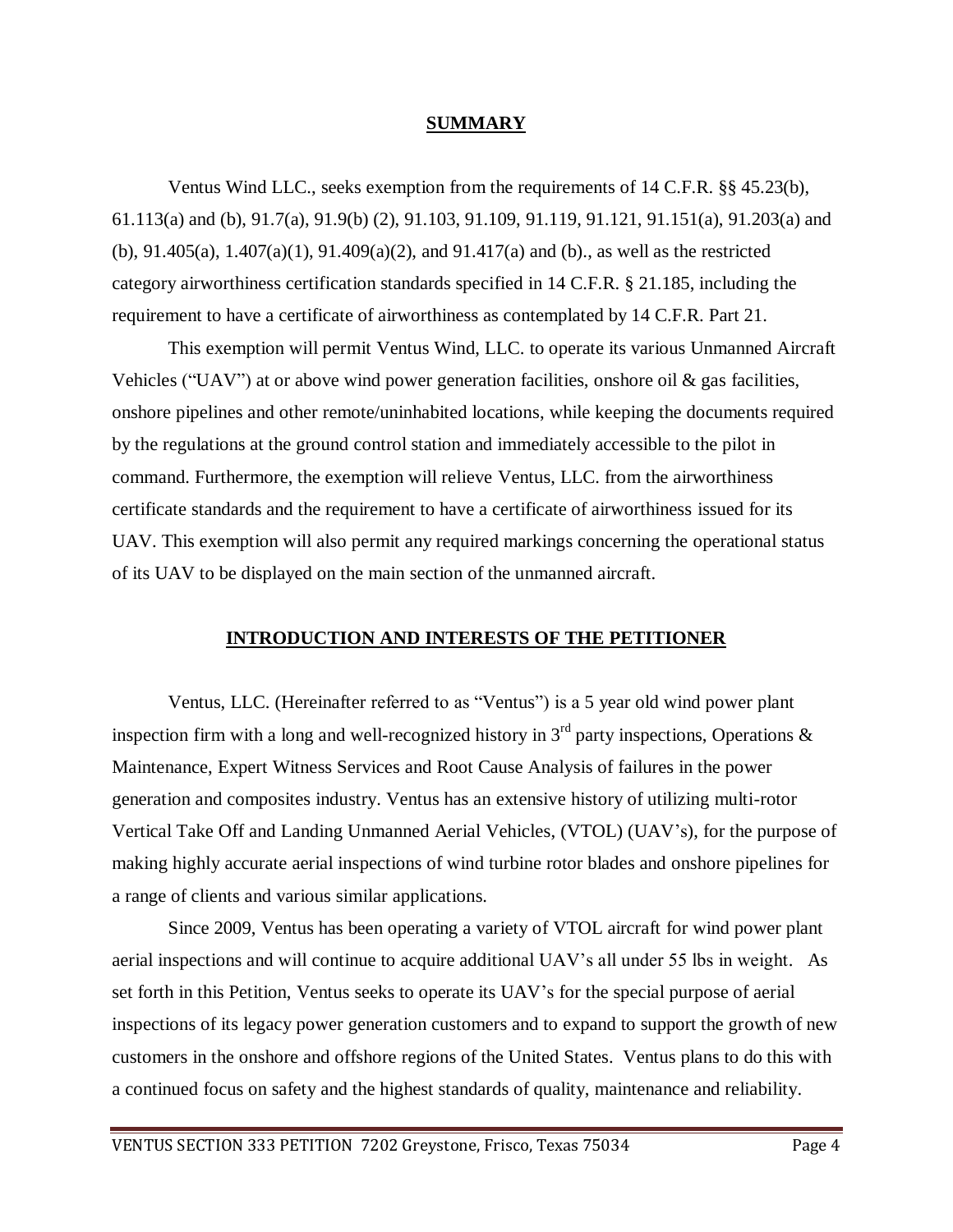# **BACKGROUND**

# Unmanned Aircraft Vehicle: DJI PHANTOM II UAV

Ventus seeks an exemption to operate its existing DJI PHANTOM II UAV, for compensation or hire within the national airspace system ("NAS").

The DJI PHANTOM II UAV is comprised of a VTOL unmanned aircraft and a transportable ground station. The DJI PHANTOM II UAV has a maximum gross weight of approximately one (1) pound and the following technical and operational specifications:

Weight (Battery & Propellers included)-1030g Hover Accuracy (Ready to Fly)-Vertical: 0.8m; Horizontal: 2.5m Max Yaw Angular Velocity-200°/s Max Tilt Angle-35° Max Ascent / Descent Speed-Ascent: 6m/s; Descent: 2m/s Max Flight Speed-15m/s Diagonal Length-350mm Power Consumption-5.6W Flight Time-25mins Take-off Weight-≤1300g Operating Temperature-- $10^{\circ}$ C ~  $50^{\circ}$ C Supported Battery-DJI Intelligent Battery Type-3S LiPo Capacity-5200mAh, 11.1V Charging Environment Range-0℃ to 40℃ Discharging Environment Range--20℃ to 50℃ Operating Frequency-2.4GHz ISM Communication Distance (open area)-1000m Receiver Sensitivity (1%PER)--97dBm Working Current/Voltage-100 mA@6V Battery-4 AA Batteries The DJI PHANTOM II unmanned aircraft is equipped with four (4) propellers driven by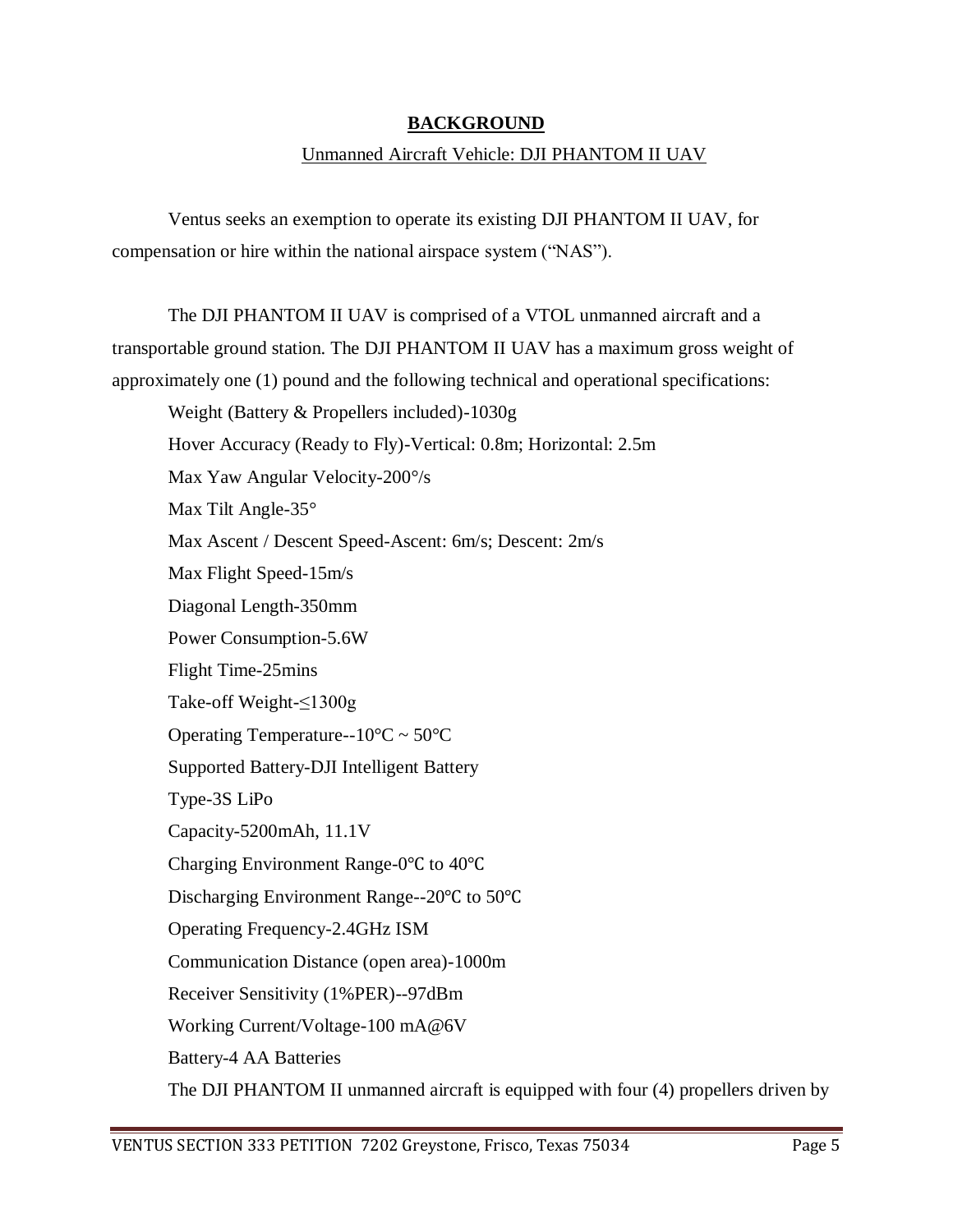Four (4) Lithium Polymer battery powered electric motors.



# **FIGURE 1: VENTUS's DJI PHANTOM II with GoPro Hero 3 Camera System**

<sup>1</sup> Ventus will submit an Aircraft Registration Application for each UAV upon the grant of the exemptions sought by this Petition.

# Unmanned Aircraft Vehicle: Inspire 1 UAV

Ventus seeks an exemption to operate its existing Inspire 1, UAV, for compensation or hire within the national airspace system ("NAS").

The Inspire 1 UAV is comprised of a VTOL unmanned aircraft and a transportable ground station. The Inspire 1 UAV has a maximum gross weight of approximately six and one half (6.5) pounds and the following technical and operational specifications: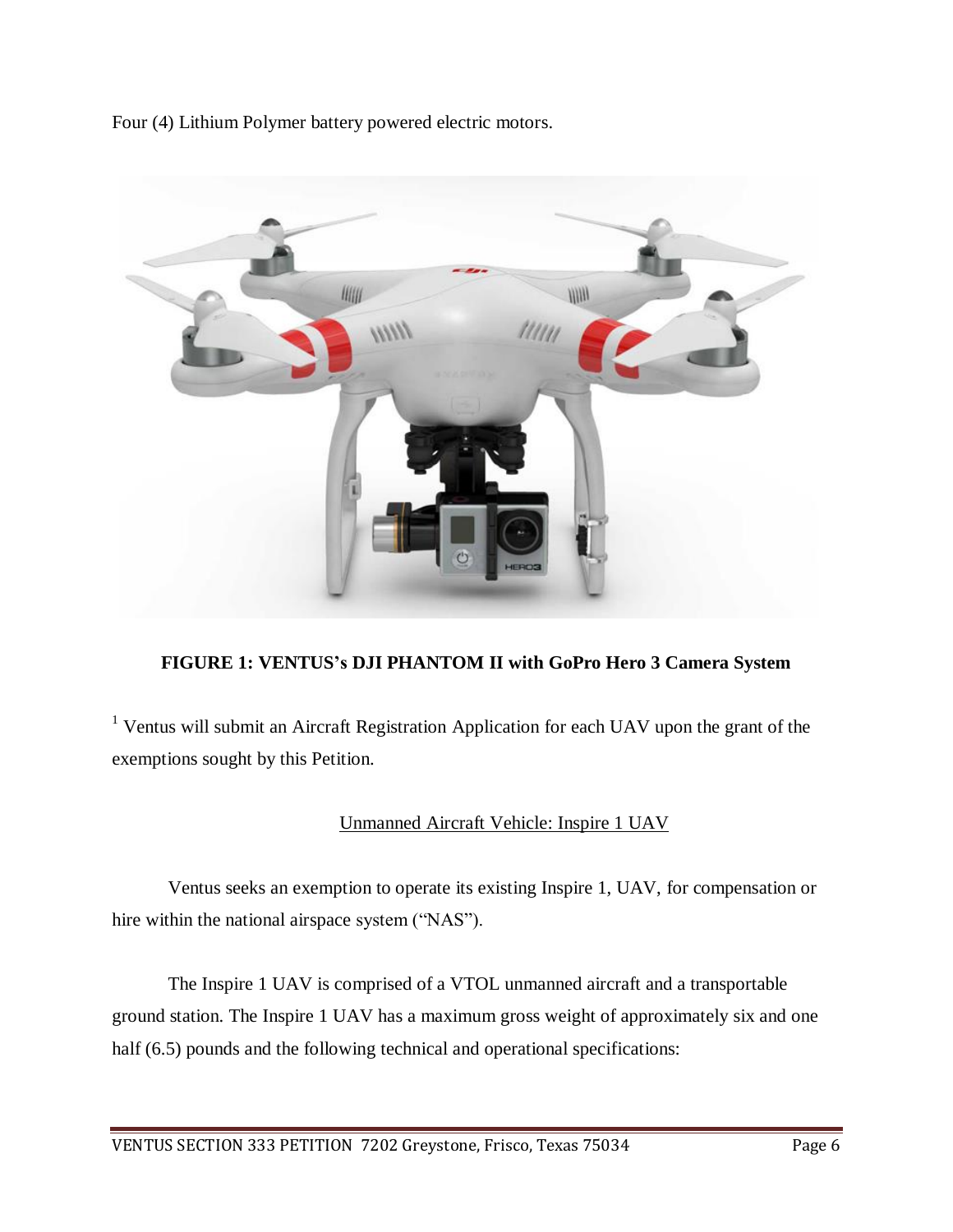| Aircraft Model                     | T600                            |
|------------------------------------|---------------------------------|
| Weight (Battery Included)          | 2935 g                          |
| Hovering Accuracy (GPS mode)       | Vertical: 0.5 m                 |
|                                    | Horizontal: 2.5 m               |
| Max Angular Velocity               | Pitch: $300\%$                  |
|                                    | Yaw: $150^{\circ}/s$            |
| Max Tilt Angle                     | $35^{\circ}$                    |
| Max Ascent Speed                   | $5 \text{ m/s}$                 |
| <b>Max Descent Speed</b>           | $4 \text{ m/s}$                 |
| Max Speed                          | 22 m/s (ATTI mode, no wind)     |
| Max Flight Altitude                | 4500 m                          |
| Max Wind Speed Resistance          | $10 \text{ m/s}$                |
| Max Flight Time                    | Approximately 18 minutes        |
| Motor Model                        | <b>DJI 3510</b>                 |
| Propeller Model                    | <b>DJI</b> 1345                 |
| <b>Indoor Hovering</b>             | Enabled by default              |
| <b>Operating Temperature Range</b> | $-10^{\circ}$ to $40^{\circ}$ C |
| Diagonal Distance                  | 559 to 581 mm                   |
| Dimensions                         | 438 x 451 x 301 mm              |



# **FIGURE 2: VENTUS'S INSPIRE 1 WITH BUILT IN VIDEO/CAMERA SYSTEM**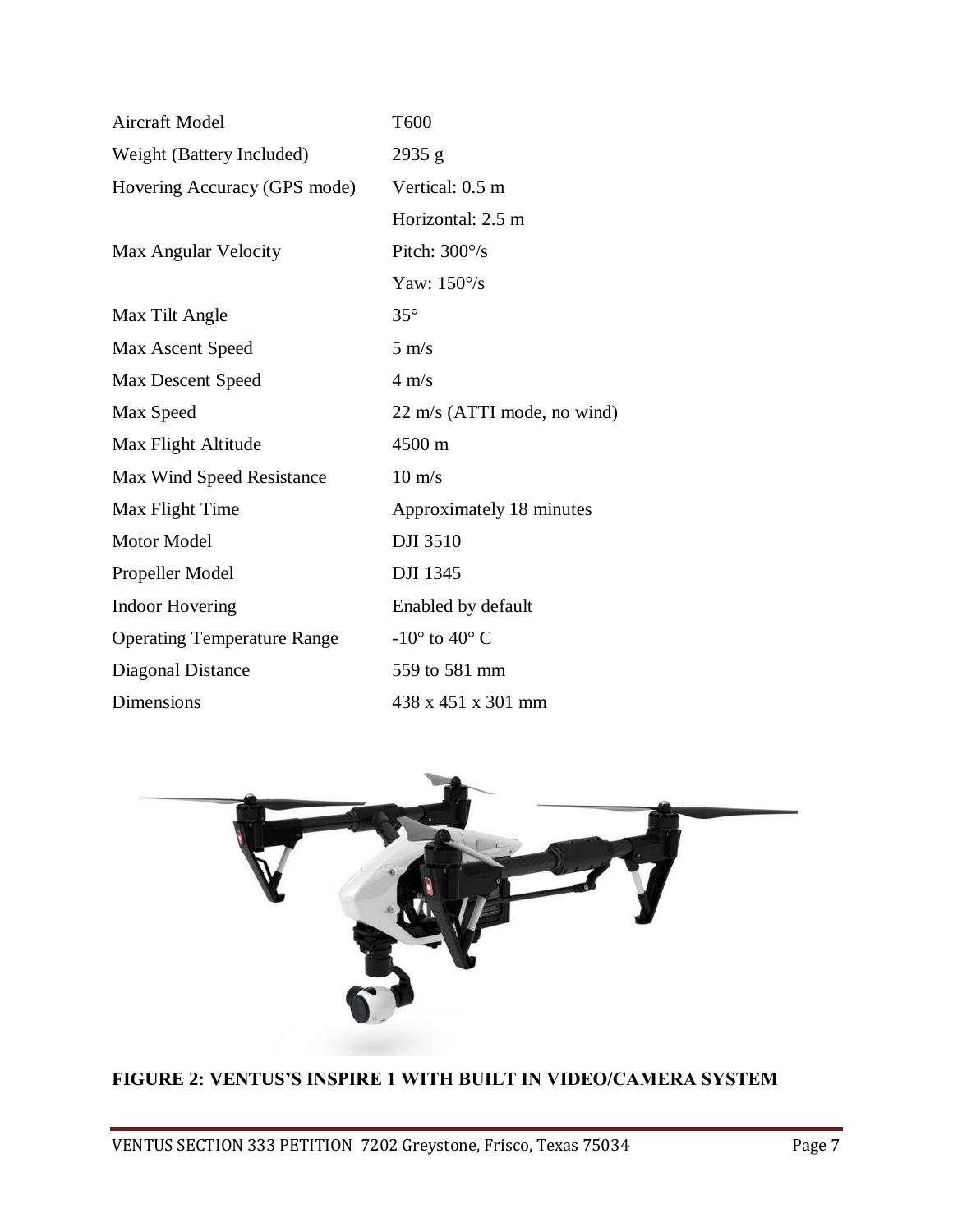2 Ventus will submit an Aircraft Registration Application for each UAV upon the grant of the exemptions sought by this Petition.

# Unmanned Aircraft Vehicle: S1000 UAV

Ventus seeks an exemption to operate its existing S1000, UAV, for compensation or hire within the national airspace system ("NAS").

The S1000 UAV is comprised of a VTOL unmanned aircraft and a transportable ground station. The S1000 UAV has a maximum gross weight of approximately nine and one half (9.5) pounds and the following technical and operational specifications:

| Diagonal Wheelbase:           | 1045mm                                                         |
|-------------------------------|----------------------------------------------------------------|
| Frame Arm Length:             | 386mm                                                          |
| Frame Arm Weight:             | 325g (Including Motor, ESC, Propeller)                         |
| <b>Center Frame Diameter:</b> | 337.5mm                                                        |
| Center Frame Weight:          | 1330g (with Landing Gear Mounting Base, Servos)                |
| Landing Gear Size:            | 460mm (Length) $\times$ 511mm (Width) $\times$ 305mm (Height), |
|                               | (Top width: 155 mm)                                            |
| Motor: Stator Size:           | $41\times14$ mm                                                |
| KV:                           | 400rpm/V                                                       |
| Max Power:                    | 500W                                                           |
| Weight:                       | 158g (with Cooling Fan)                                        |
| <b>Working Current:</b>       | 40A                                                            |
| <b>Working Voltage:</b>       | 6S LiPo                                                        |
| Signal Frequency:             | $30Hz \sim 450Hz$                                              |
| Drive PWM Frequency:          | 8KHz                                                           |
| Weight:                       | 35g (with Radiators)                                           |
| <b>Foldable Propeller:</b>    | (1552/1552R)                                                   |
| Propeller Size:               | $15\times5.2$ inch                                             |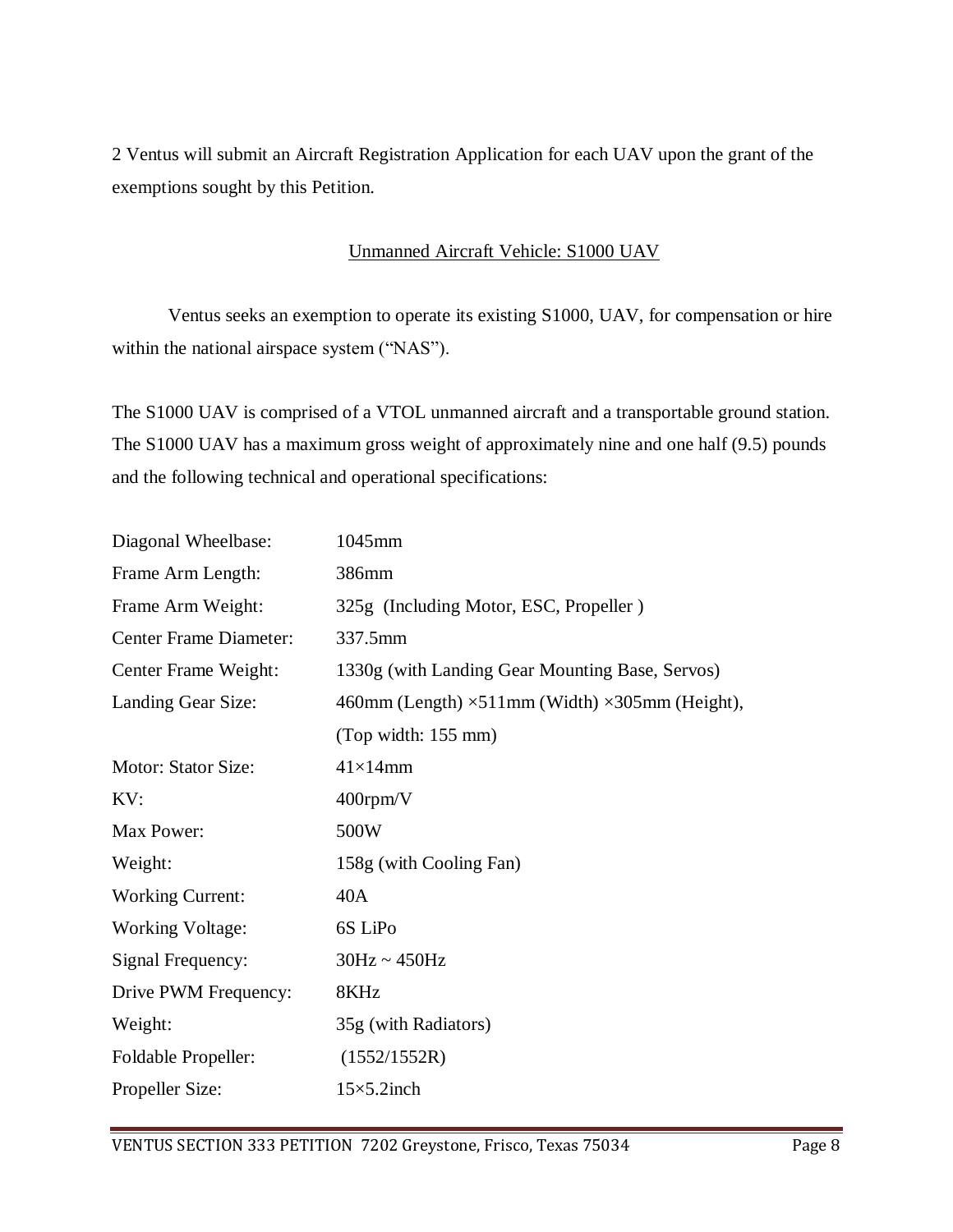| Weight:                                          | 13g                                                                                          |  |
|--------------------------------------------------|----------------------------------------------------------------------------------------------|--|
| Take of f Weight:                                | $6.0$ Kg ~ 11.0Kg                                                                            |  |
| Total Weight:                                    | $4.2$ Kg                                                                                     |  |
| <b>Power Battery:</b>                            | LiPo $(6S, 10000 \text{m} \text{Ah} \sim 20000 \text{m} \text{Ah}, 15 \text{C}(\text{Min}))$ |  |
| Max Power Consumption:                           | 4000W                                                                                        |  |
|                                                  | Hover Power Consumption: 1500W (@9.5Kg Takeoff Weight)                                       |  |
| Hover Time:                                      | 15min (@15000mAh & 9.5Kg Takeoff Weight)                                                     |  |
| Working Environment Temperature: -10 °C ~ +40 °C |                                                                                              |  |

For A2 flight controller:

| Basic:    | Roll 120%, Pitch 120%, Yaw 120%      |
|-----------|--------------------------------------|
| Attitude: | Roll 170%, Pitch 170%, Vertical 120% |

# For WooKong-M flight controller:

| Basic:    | Roll 180%, Pitch 180%, Yaw 120%      |
|-----------|--------------------------------------|
| Attitude: | Roll 180%, Pitch 180%, Vertical 120% |



# **FIGURE 3: VENTUS'S S1000 WITH ADDED VIDEO/CAMERA SYSTEM**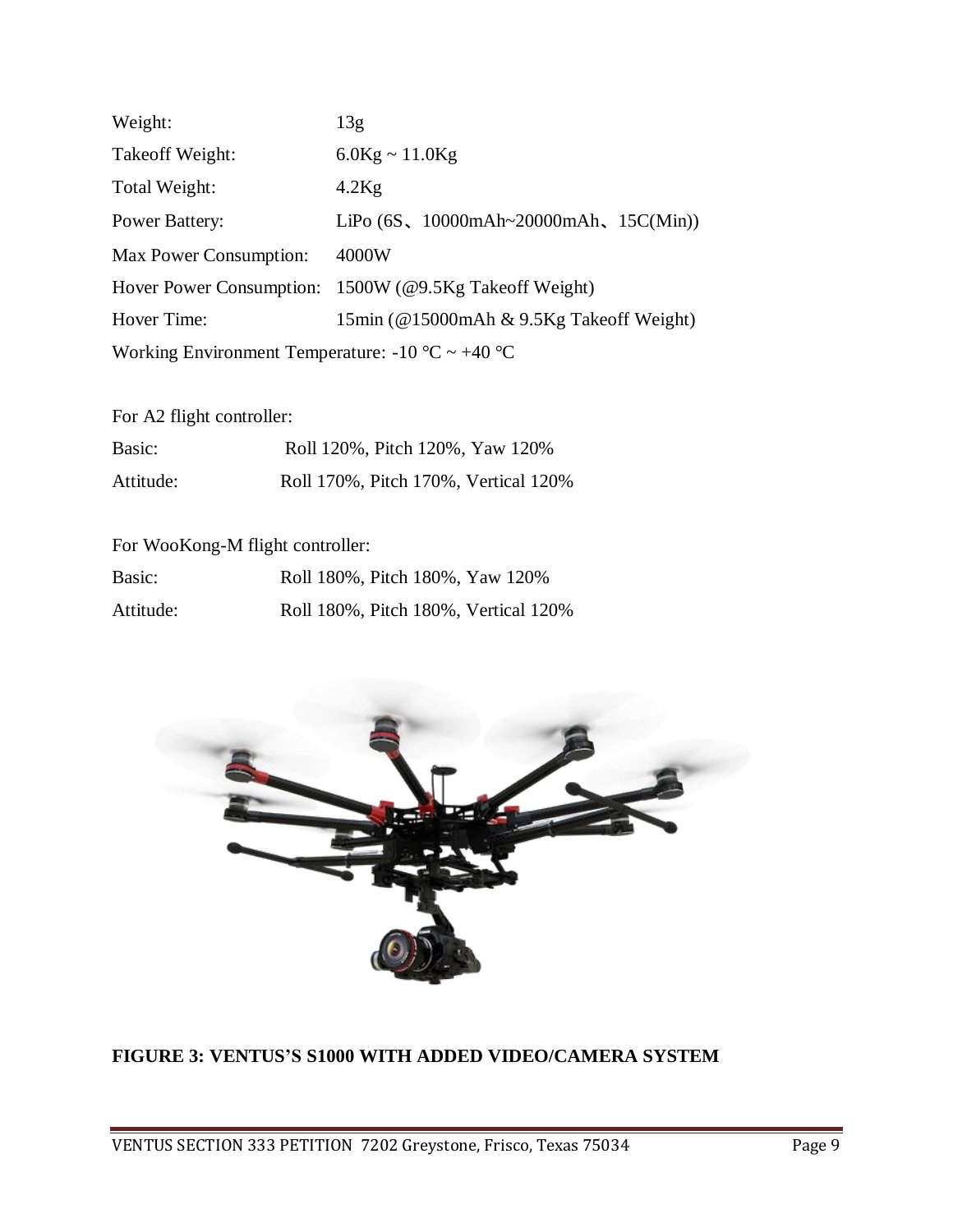# **Proven Operational History of: DJI PHANTOM II, S1000 and Inspire 1 UAV in the NAS**

The DJI PHANTOM II, S1000 and Inspire 1 UAV's are currently operating safely within the NAS. Ventus has been operating UAV's under 55lbs for the past 5 years without any recorded incident, accident or failure.

# **BASIS FOR PETITION**

Petitioner, Ventus Wind, LLC., pursuant to the provisions of the Federal Aviation Regulations (14 C.F.R. § 11.61) and the FAA Modernization and Reform Act of 2012, Section 333, Special Rules for Certain Unmanned Aircraft Systems, hereby petitions the Administrator for an exemption from the requirements of 14 C.F.R.  $\S$  45.23(b), 61.113(a) and (b), 91.7(a), 91.9(b) (2), 91.103, 91.109, 91.119, 91.121, 91.151(a), 91.203(a) and (b), 91.405(a), 1.407(a)(1),  $91.409(a)(2)$ , and  $91.417(a)$  and (b)., as well as the restricted category airworthiness certification standards specified in 14 C.F.R. § 21.185, including the requirement to have a certificate of airworthiness as contemplated by 14 C.F.R. Part 21.

In accordance with 14 C.F.R. § 11.81, Ventus provides the following information in support of its petition for exemption:

# **A) Name and Address Of The Petitioner.**

The name and address of the Petitioner is:

Ventus Wind, LLC. Mailing Address: 7202 Greystone, Frisco, Texas 75034 General Office: 2488 North Pearl Street, Dallas, TX 75201 The point of contact for this Petition and specific contact information is as follows: Marco F. Zvanik. Ventus Wind LLC. Mailing Address: 7202 Greystone Lane, Frisco, Texas 75034 Tel: (214) 908-9444 Email: mzvanik@ventuswind.com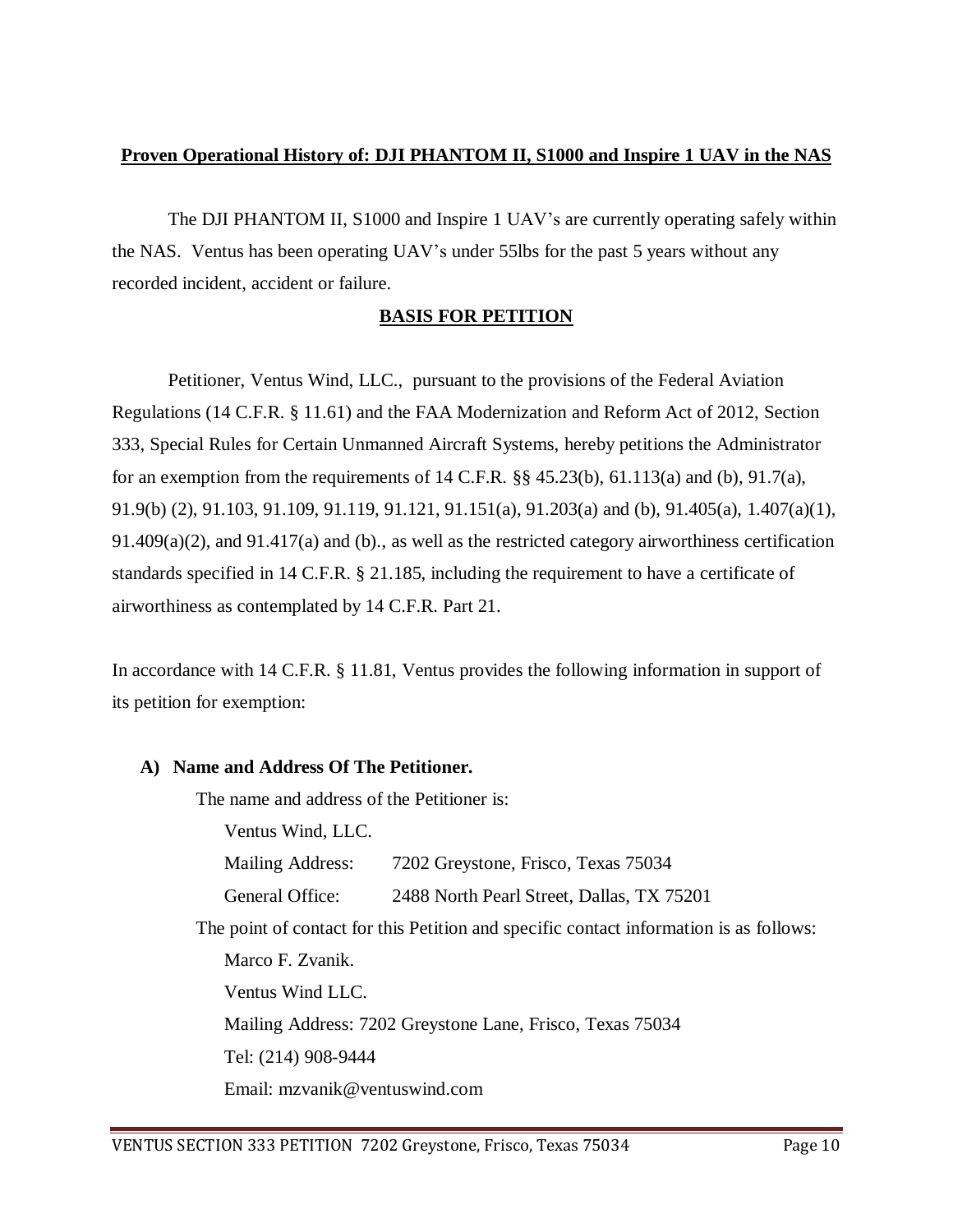### **The Specific Sections of 14 C.F.R. From Which Ventus Seeks Exemption.**

### **1. 14 C.F.R. Part 21, Subpart H: Airworthiness Certificates 14 C.F.R. §91.203 (a) (1)**

Subpart H, entitled Airworthiness Certificates, establishes the procedural requirements for the issuance of airworthiness certificates as required by FAR §91.203 (a) (1). Given the size and limited operating area associated with the aircraft to be utilized by Ventus, an exemption from Part 21 Subpart H meets the requirements of an equivalent level of safety under Part 11 and Section 333 of the Reform Act. The Federal Aviation Act (49 U.S.C.§44701 (f)) and Section 333 of the Reform Act both authorize the FAA to exempt aircraft from the requirement for an airworthiness certificate, upon consideration of the size, weight, speed, operational capability, and proximity to airports and populated areas of the particular UAV. In all cases, an analysis of these criteria demonstrates that the UAV operated without an airworthiness certificate, in the restricted environment and under the conditions proposed will be at least as safe, or safer, than a conventional aircraft (fixed wing or rotorcraft) operating with an airworthiness certificate without the restrictions and conditions proposed.

All of the UAV's to be operated hereunder are less than 55 lbs. fully loaded, carry neither a pilot nor passenger, carry no explosive materials or flammable liquid fuels, and operate exclusively within a secured area as set out in the Ventus Operations Manual. Unlike other civil aircraft, operations under this exemption will be tightly controlled and monitored by both the operator, pursuant to the Manual's requirements, and under the requirements and in compliance with local public safety requirements, to provide security for the area of operation as is now done with conventional inspections. The FAA will have advance notice of all operations. These safety enhancements, which already apply to civil aircraft operated in connection with power generation inspections, provide a greater degree of safety to the public and property owners then conventional operations conducted with airworthiness certificates issued under 14 C.F.R. Part 21, Subpart H. Lastly, application of these same criteria demonstrates that there is no credible threat to national security posed by the UAV's, due to their size, speed of operation, location of operation, lack of explosive materials or flammable liquid fuels, and inability to carry a substantial external load.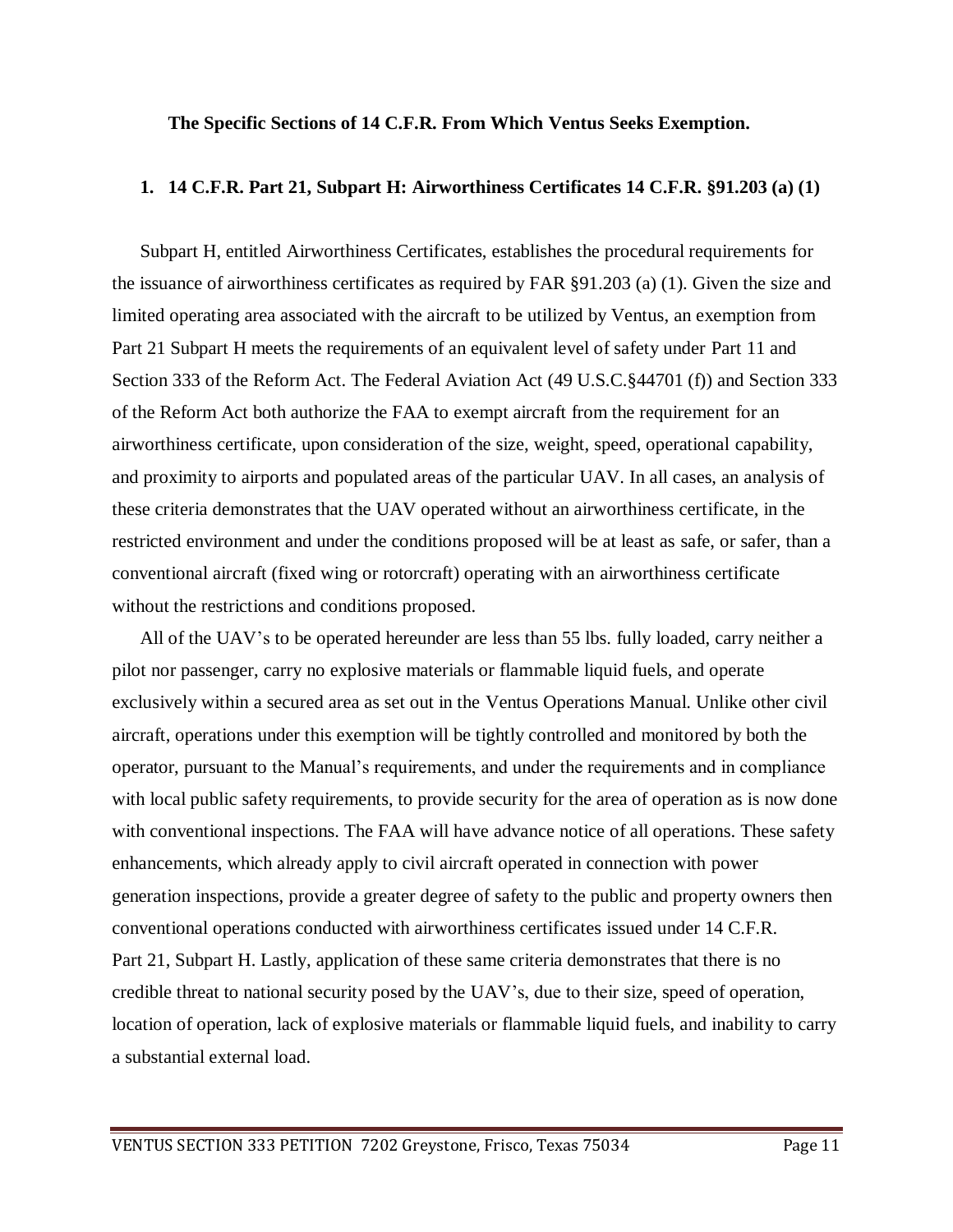### **2. 14 C.F.R. § 45.23 (b). Marking of the Aircraft**

The regulation requires: When marks include only the Roman capital letter "N" and the registration number is displayed on limited, restricted or light-sport category aircraft or experimental or provisionally certificated aircraft, the operator must also display on that aircraft near each entrance to the cabin, cockpit, or pilot station, in letters not less than 2 inches nor more than 6 inches high, the words "limited," "restricted," "light-sport," "experimental," or "provisional," as applicable.

Even though the UAV will have no airworthiness certificate, an exemption may be needed as the UAV will have no entrance to the cabin, cockpit or pilot station on which the words "limited," "restricted," "light-sport," "experimental," or "provisional," can be placed. Given the size of the UAV, two-inch lettering will be impossible. The word "experimental," may be placed on one of the rotor arms of each UAV, in compliance with §45.29 (f). The equivalent level of safety will be provided by having the UAVs marked on their rotor arm as required by §45.29 (f) where the pilot, observer and others working with the UAV will see the identification of the UAV as "experimental,".

The FAA has issued the following exemptions to this regulation to Exemptions Nos. 10700, 8738, 10167 and 10167A.

# **3. 14 C.F.R. § 61.113 (a) & (b): Private Pilot Privileges and Limitations: Pilot in Command.**

Sections 61.113 (a)  $\&$  (b) limit private pilots to non-commercial operations. Because the UAVs will not carry a pilot or passengers, the proposed operations can achieve the equivalent level of safety of current operations by requiring the PIC operating the aircraft to have a private pilot's license rather than a commercial pilot's license to operate these small UAVs. Unlike a conventional aircraft that carries the pilot and passengers, Ventus' UAVs are remotely controlled with no living thing on board. The area of operation is controlled and restricted, and all flights are planned and coordinated in advance as set forth in the Ventus Operations Manual VSI-005 Rev. 2 (Manual). The level of safety provided by the requirements included in the Manual exceeds that provided by a single individual holding a commercial pilot's certificate operating a conventional aircraft. The risks associated with the operation of the UAVs are so diminished from the level of risk associated with commercial operations contemplated by Part 61 when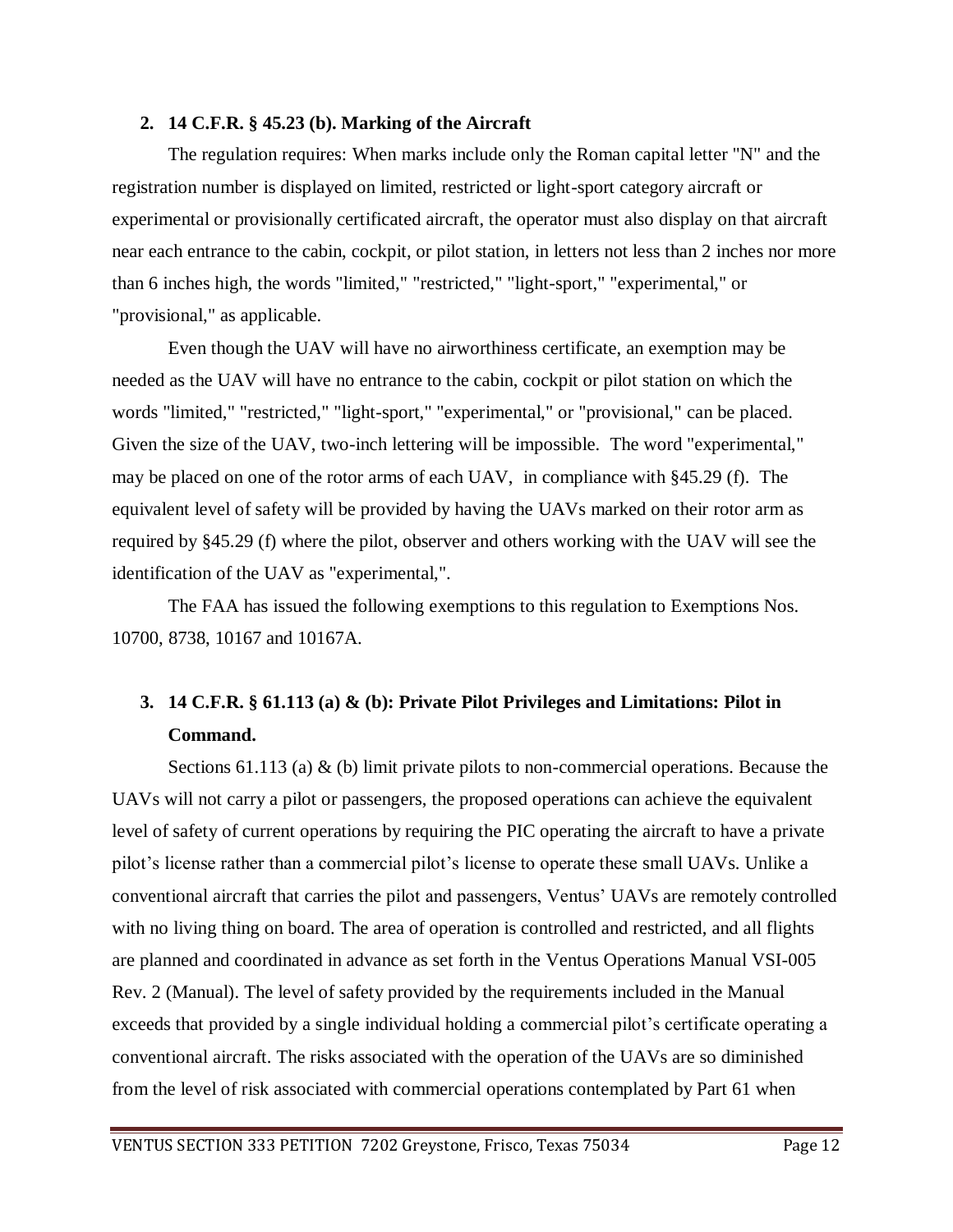drafted, that allowing operations of these UAVs as requested with a private pilot as the PIC exceeds the present level of safety achieved by 14 C.F.R.  $\S61.113$  (a) & (b).

# **4. 14 C.F.R. §91.7(a): Civil aircraft airworthiness.**

The regulation requires that no person may operate a civil aircraft unless it is in airworthy condition. As there will be no airworthiness certificate issued for the aircraft, should this exemption be granted, no FAA regulatory standard will exist for determining airworthiness. Given the size of the aircraft and the requirements contained in the Manual for maintenance and use of safety check lists prior to each flight, as set forth in Sections J, L and Q, an equivalent level of safety will be provided.

# **5. 14 C.F.R. § 91.9 (b) (2): Civil Aircraft Flight Manual in the Aircraft.**

Section 91.9 (b) (2) provides:

No person may operate a U.S.-registered civil aircraft …

(2) For which an Airplane or Rotorcraft Flight Manual is not required by §21.5 of this chapter, unless there is available in the aircraft a current approved airplane or Rotorcraft Flight Manual, approved manual material, markings, and placards, or any combination thereof.

The UAVs, given their size and configuration have no ability or place to carry such a flight manual on the aircraft, not only because there is no pilot on board, but because there is no room or capacity to carry such an item on the aircraft.

The equivalent level of safety will be maintained by keeping the flight manual at the ground control point where the pilot flying the UAV will have immediate access to it. The FAA has issued the following exemptions to this regulation: Exemption Nos. 8607, 8737, 8738, 9299, 9299A, 9565, 9565B, 10167, 10167A, 10602, 32827, and 10700.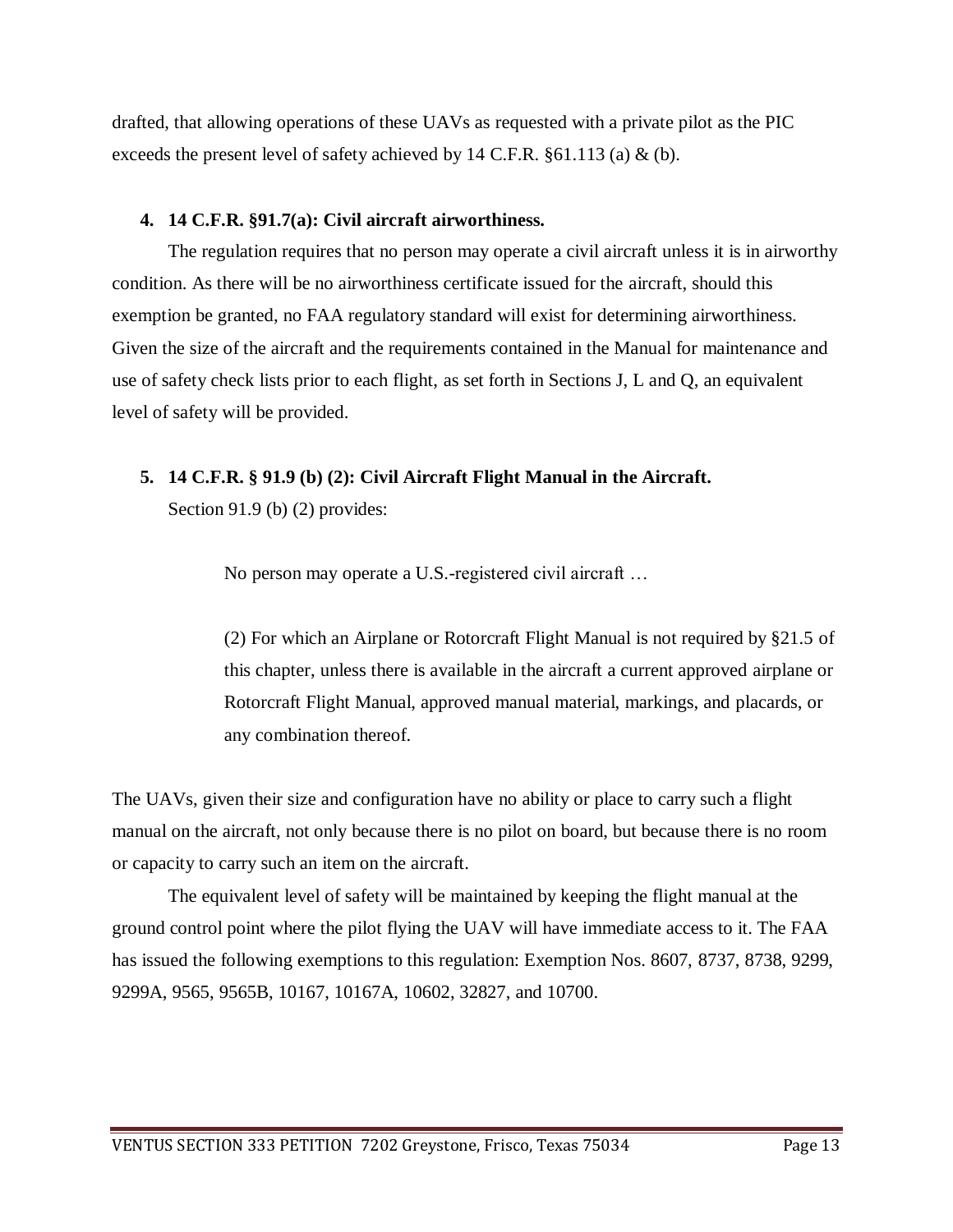### **6. 14 C.F.R. § 91.103: Preflight action**

This regulation requires each pilot in command to take certain actions before flight to insure the safety of flight. As FAA approved rotorcraft flight manuals will not be provided for the aircraft an exemption will be needed. An equivalent level of safety will be provided as set forth in the Manual. The PIC will take all actions including reviewing weather, flight battery requirements, landing and takeoff distances and aircraft performance data before initiation of flight.

# **7. 14 C.F.R. §91.109: Flight instruction:**

Section 91.103 provides that no person may operate a civil aircraft (except a manned free balloon) that is being used for flight instruction unless that aircraft has fully functioning dual controls.

UAVs and remotely piloted aircraft, by their design do not have fully functional dual controls. Flight control is accomplished through the use of a control box that communicates with the aircraft via radio communications. The FAA has approved exemptions for flight training without fully functional dual controls for a number of aircraft and for flight instruction in experimental aircraft. See Exemption Nos.5778K & 9862A. The equivalent level of safety provided by the fact that neither a pilot nor passengers will be carried in the aircraft and by the size and speed of the aircraft.

## **8. 14 C.F.R. §91.119: Minimum safe altitudes**

Section 91.119 establishes safe altitudes for operation of civil aircraft. Section 91.119(d) allows helicopters to be operated at less than the minimums prescribed, provided the person operating the helicopter complies with any route or altitudes prescribed for helicopters by the FAA. As this exemption is for a UAV that is a multi-rotor VTOL and the exemption requests authority to operate at altitudes up to 400 ft. AGL, or not more than 200 ft. above an elevated platform from which operations are planned, an exemption may be needed to allow such operations. As set forth herein, except for the limited conditions stated in the Manual, the UAV will never operate at higher than 400 ft. AGL. It will however be operated in a restricted area with security perimeter, where buildings and people will not be exposed to operations without their pre-obtained consent.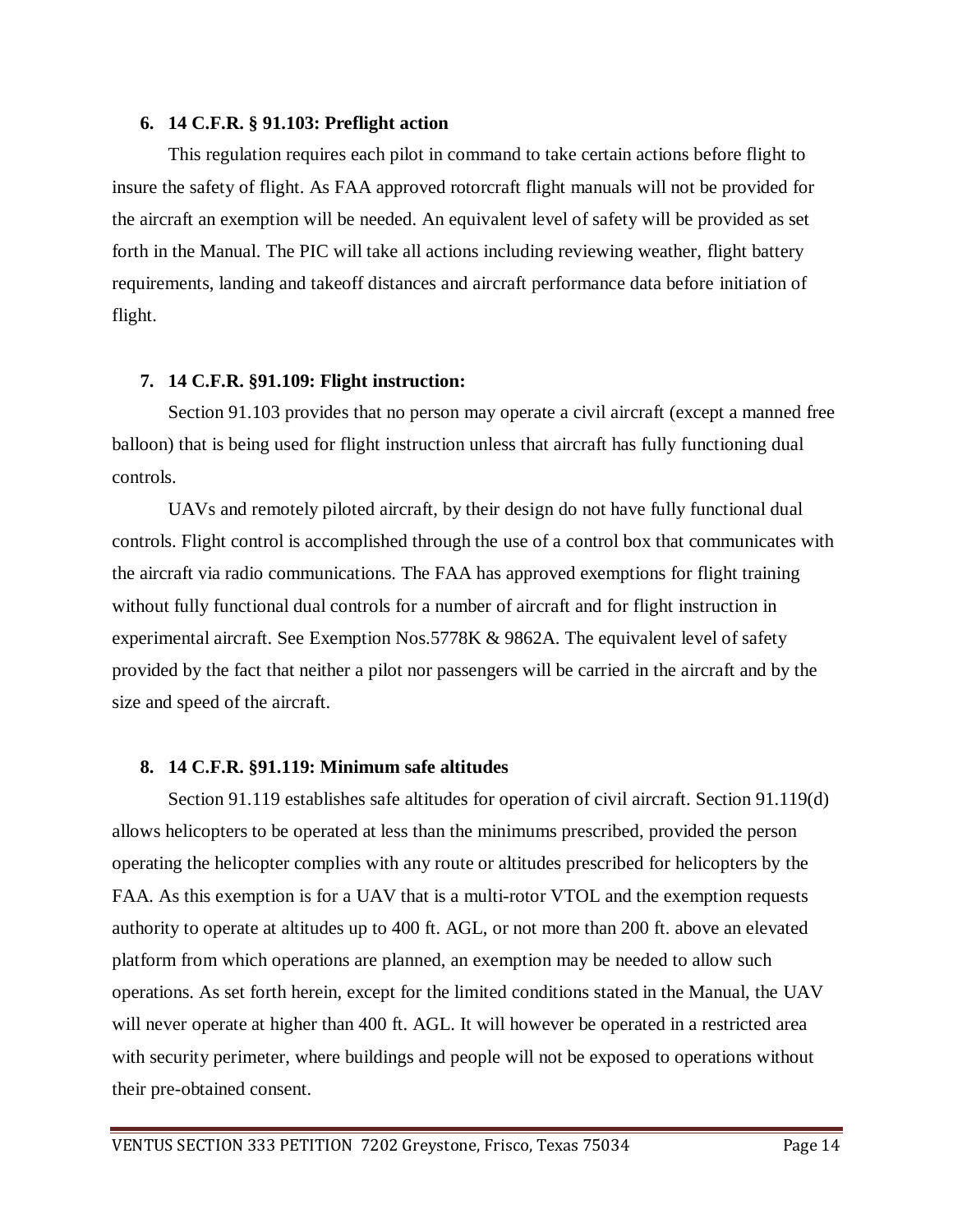The equivalent level of safety will be achieved given the size, weight, speed of the UAVs as well as the location where they will be operated. No flight will be taken without the permission of the property owner or local officials. Because of the advance notice to the property owner and participants in the filming activity, all affected individuals will be aware of the planned flight operations as set forth in the Manual. Compared to flight operations with aircraft or rotorcraft weighting far more than the maximum 55 lbs. proposed herein and the lack of flammable fuel, any risk associated with these operations is far less than those presently presented with conventional aircraft operating at or below 400 ft. AGL in the power generation industry. In addition, the low-altitude operations of the UAVs will ensure separation between these small UAV operations and the operations of conventional aircraft that must comply with Section 91.119.

## **9. 14 C.F.R. §91.121 Altimeter Settings**

This regulation requires each person operating an aircraft to maintain cruising altitude by reference to an altimeter that is set "…to the elevation of the departure airport or an appropriate altimeter setting available before departure." As the UAV may not have a barometric altimeter, but instead a GPS altitude read out, an exemption may be needed. An equivalent level of safety will be achieved by the operator, pursuant to the Manual and Safety Check list, confirming the altitude of the launch site shown on the GPS altitude indicator before flight.

## **10. 14 C.F.R. § 91.151(a): Fuel Requirements for Flight in VFR Conditions**

Section 91.151 (a) prohibits an individual from beginning "a flight in an airplane under VFR conditions unless (considering wind and forecast weather conditions) there is enough fuel to fly to the first point of intended landing, and, assuming normal cruising speed  $- (1)$  During the day, to fly after that for at least 30 minutes; or (2) At night, to fly after that for at least 45 minutes."

The batteries powering all of Ventus' UAV's provide approximately 35 minutes of powered flight. To meet the 30 minute reserve requirement in 14 CFR §91.151, UAV flights would be limited to approximately five (5) minutes in length. Given that this limitation would prohibit the flight of the UAV's a longer time frame for flight in daylight or night VFR conditions is reasonable.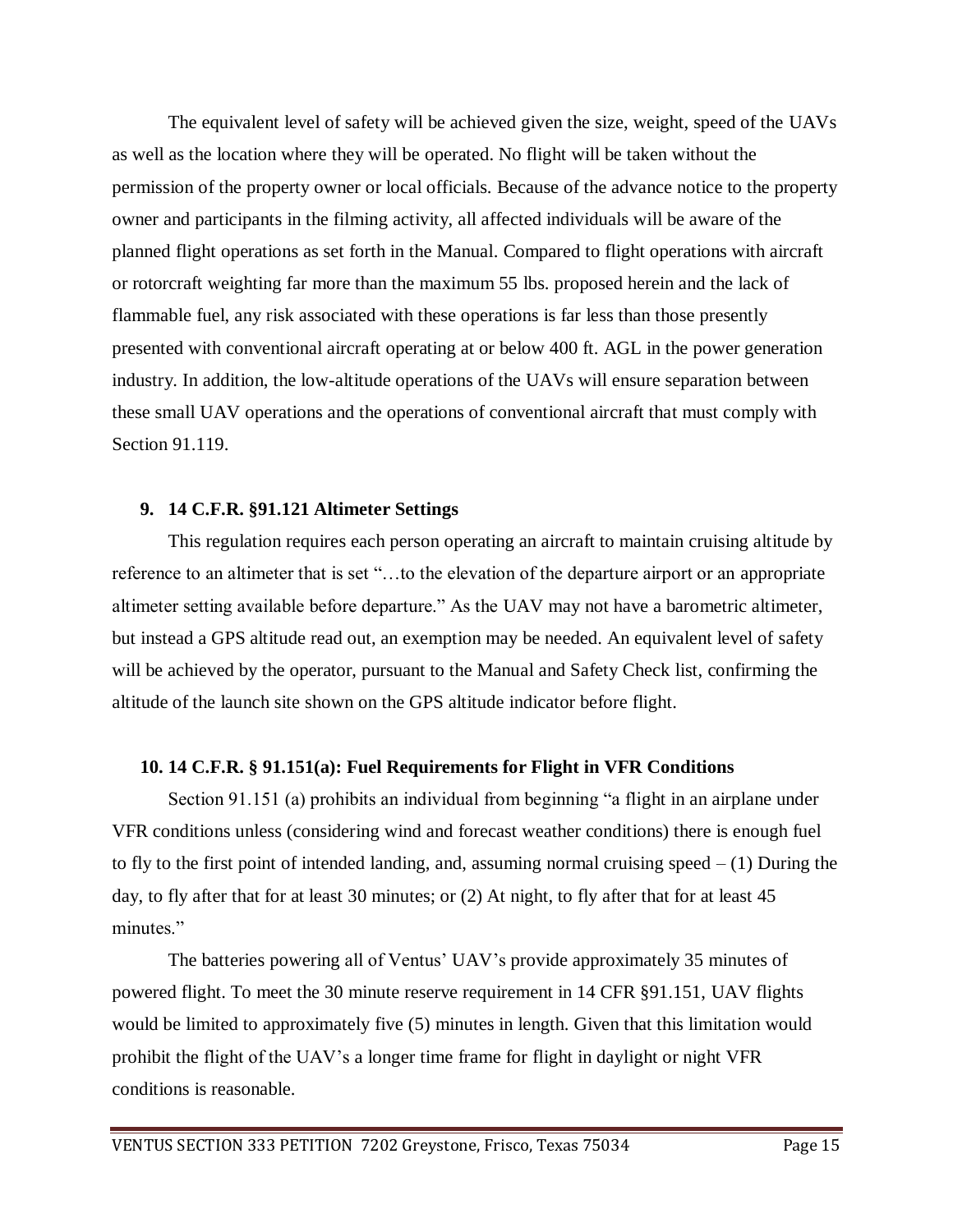Ventus believes that an exemption from 14 CFR §91.151(a) falls within the scope of prior exemptions. See Exemption 10673 (allowing Lockheed Martin Corporation to operate without compliance with FAR 91.151 (a)). Operating the small UAV, in a tightly controlled area where only people and property owners or official representatives who have signed waivers will be allowed, with less than 30 minutes of reserve fuel, does not engender the type of risks that Section 91.151(a) was intended to alleviate given the size and speed of the small UAV.

Additionally, limiting UAV flights to 5 minutes would greatly reduce the utility for which the exemption will be granted.

Ventus believes that an equivalent level of safety can be achieved by limiting flights to 25% of battery power. This restriction would be more than adequate to return the UAV's to their planned landing zone from anywhere in their limited operating area.

Similar exemptions have been granted to other operations, including Exemptions 2689F, 5745, 10673, and 10808.

**11. 14 C.F.R. §91.203 (a) and (b): Carrying Civil Aircraft Certification and Registration** The regulation provides in pertinent part:

> (a) Except as provided in § 91.715, no person may operate a civil aircraft unless it has within it the following:

(1) An appropriate and current airworthiness certificate. . . . (b) No person may operate a civil aircraft unless the airworthiness certificate required by paragraph (a) of this section or a special flight authorization issued under §91.715 is displayed at the cabin or cockpit entrance so that it is legible to passengers or crew.

All of Ventus' UAV's fully loaded weigh no more than 55 lbs and are operated without an onboard pilot. As such, there is no ability or place to carry certification and registration documents or to display them on the UAV's.

An equivalent level of safety will be achieved by keeping these documents at the ground control point where the pilot flying the UAV will have immediate access to them, to the extent they are applicable to the UAV. The FAA has issued numerous exemptions to this regulation. A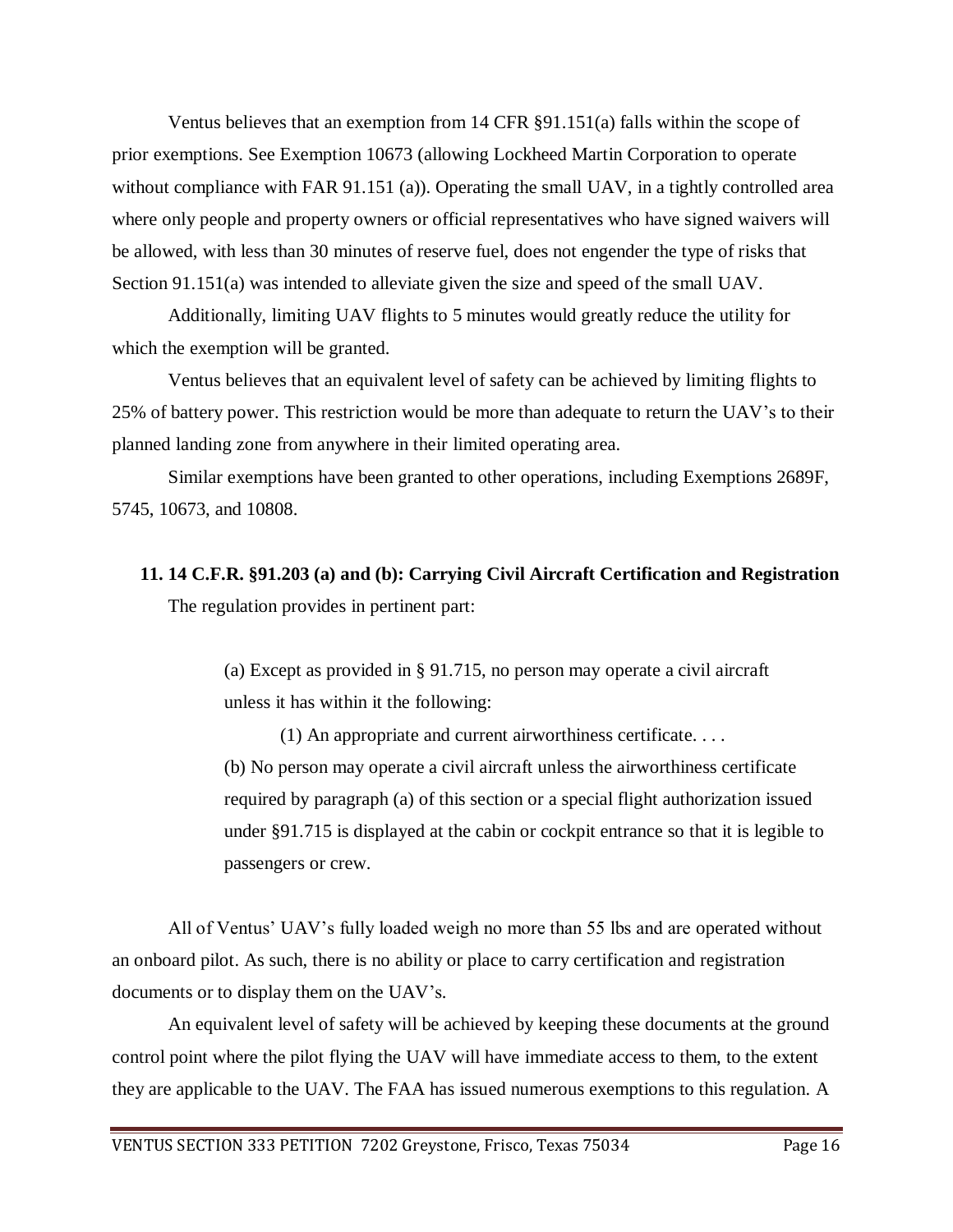representative sample of other exceptions includes Exemption Nos. 9565, 9665, 9789, 9789A, 9797, 9797A, 9816A, and 10700.

### **12. 14 C.F.R. §91.405 (a); 407 (a) (1); 409 (a) (2); 417(a) & (b): Maintenance Inspections**

These regulations require that an aircraft operator or owner "shall have that aircraft inspected as prescribed in subpart E of this part and shall between required inspections, except as provided in paragraph (c) of this section, have discrepancies repaired as prescribed in part 43 of this chapter...," and others shall inspect or maintain the aircraft in compliance with Part 43.

Given that these sections and Part 43 apply only to aircraft with an airworthiness certificate, these sections will not apply to Ventus. Maintenance will be accomplished by Ventus pursuant to the flight manual and operating handbook as referenced in the Manual.(See Sections L and Q) An equivalent level of safety will be achieved because these small UAVs are very limited in size and will carry a small payload and operate only in restricted areas for limited periods of time. If mechanical issues arise the UAV can land immediately and will be operating from no higher than 400 feet AGL. As provided in the Manual, Ventus will ensure that every UAV is in working order prior to initiating flight, perform required maintenance, and keep a log of any maintenance performed. Moreover, the operator is the person most familiar with the aircraft and best suited to maintain the aircraft in an airworthy condition to provide the equivalent level of safety.

# 13. **The Extent Of Relief Ventus Seeks And The Reason Ventus Seeks Relief From 14 C.F.R. § 21.185.**

Ventus seeks relief from the airworthiness certificate requirements of the Federal Aviation Regulations and proposes to commercially operate the DJI PHANTOM II and Inspire 1 UAV, without an airworthiness certificate, for the special purpose of conducting aerial inspection services for its customers, pursuant to specific operating limitations and a Safety Management System ("SMS"). Ventus seeks relief from the airworthiness certificate requirements of 14 C.F.R. § 21.185 to the extent that the DJI PHANTOM II and Inspire 1 UAV, which have not yet been type certificated by the FAA, may be operated as if they were a restricted category aircraft for a single, defined, special purpose operation (i.e., aerial inspection).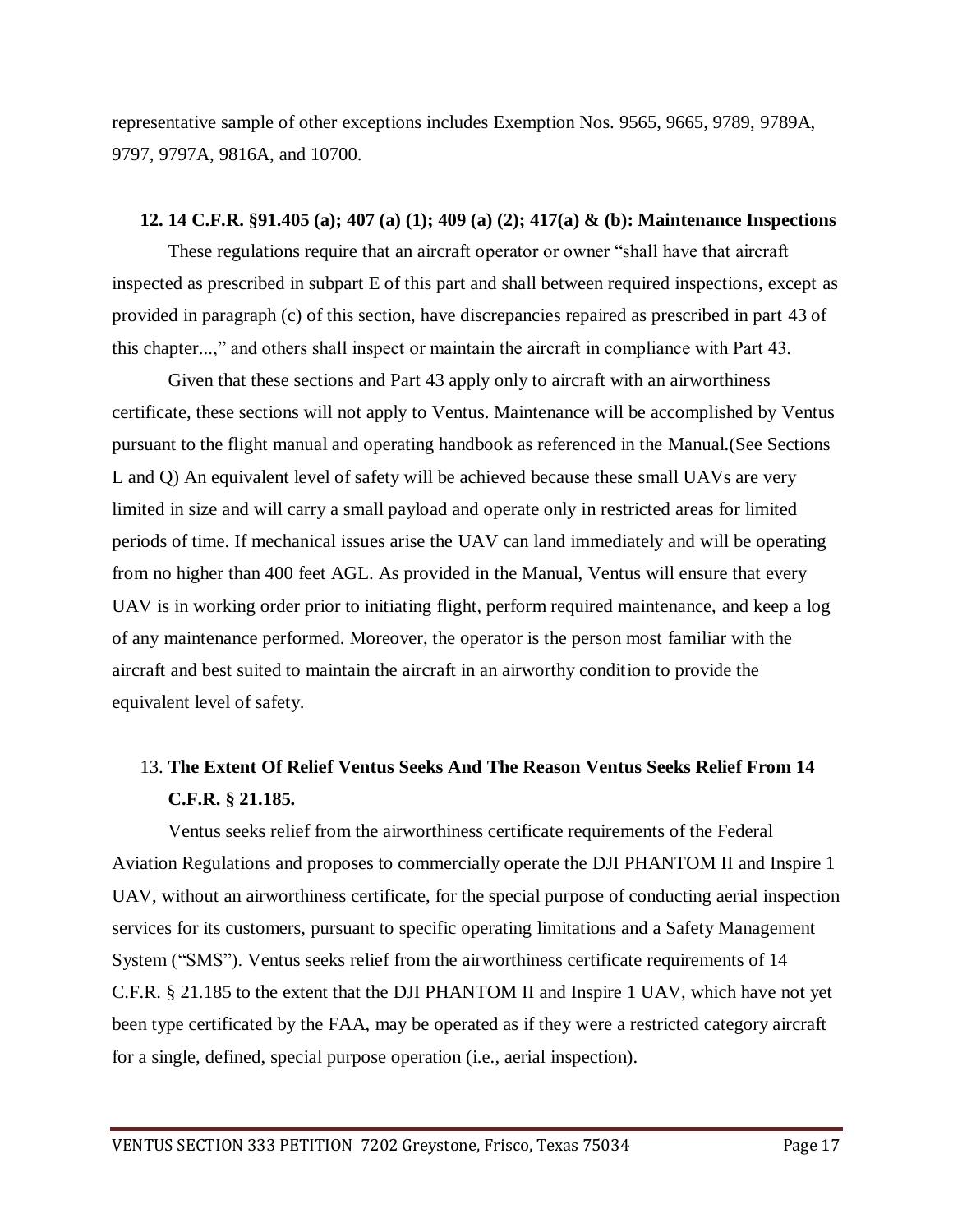Pursuant to the FAA Modernization and Reform Act of 2012, Section 333 ("Section 333"), Ventus seeks relief from the airworthiness certificate requirements of the FAR because operation of the DJI PHANTOM II and Inspire 1 UAV will not create a hazard to users of the NAS, or the public, or otherwise pose a threat to national security. Section 333 sets forth the requirements for considering whether a UAV will create a hazard to users of the NAS or the public or pose a threat to national security. Further, Section 333 provides the authority for such UAV to operate without airworthiness certification.

Specifically, Section 333 states the following, in part:

(b) Assessment of Unmanned Aircraft Systems.--In making the determination under subsection (a), the Secretary shall determine, at a minimum--

(1) which types of unmanned aircraft systems, if any, as a result of their size, weight, speed, operational capability, proximity to airports and populated areas, and operation within visual line of sight do not create a hazard to users of the national airspace system or the public or pose a threat to national security; and

(2) whether a certificate of waiver, certificate of authorization, or airworthiness certification under section 44704 of title 49, United States Code, is required for the operation of unmanned aircraft systems identified under paragraph (1set forth below, numerous factors, including the proven safe operational history of the DJI PHANTOM II, S1000 and Inspire 1 UAV in the NAS, as well as the specific parameters of Ventus' intended operation pursuant to this exemption, demonstrate that the DJI PHANTOM II, S1000 and Inspire 1 UAV have in the past, and will continue in the future, to operate safely in the NAS without creating a hazard to other aircraft or people on the ground. Accordingly, the FAA may approve operation of the DJI PHANTOM II, S1000 and Inspire 1 UAV, without an airworthiness certificate, by setting forth specific operating limitations to ensure a level of safety equivalent to what would be provided by airworthiness certification.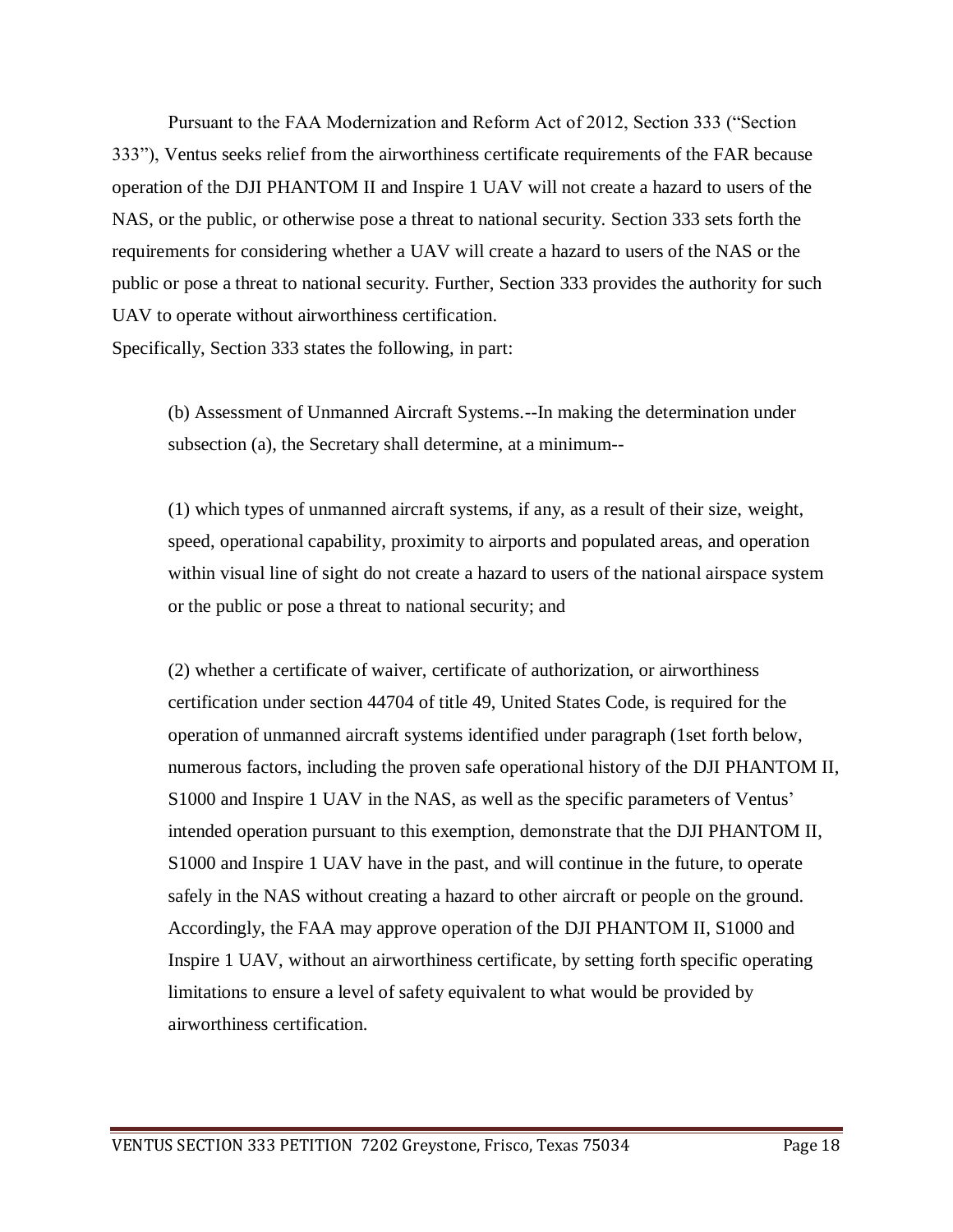#### \*\*\*\*\*\*\*\*\*

Pursuant to 14 C.F.R. Part 11, the following summary is provided for publication in the Federal Register, should it be determined that publication is needed:

Ventus seeks an exemption from the following rules:

14 C.F.R. §21, subpart H; 14 C.F.R 45.23(b); §§ 61.113(a) & (b); 91.7(a); 91.9 (b) (2); 91.103 (b);91.109; 91.119; 91.121; 91.151 (a); 91.203(a) and (b); 91.405(a); 91.407 (a) (1); 91.409 (a) (2); 91.409 (a) (2), 91.417 (a) & (b), as well as the restricted category airworthiness certification standards specified in 14 C.F.R. § 21.185 to operate commercially unmanned vehicle (55lbs or less) for aerial inspections.

Approval of exemptions allowing commercial operations of UAVs in the power generation inspection industry will enhance safety by reducing risk. Conventional power generation inspections, using persons dangling from ropes at altitudes of 300 to 450 feet are potential cause for falls, death or injury. In contrast, a Ventus UAV weighing fewer than 55 lbs. and powered by batteries eliminates virtually all human risk to serious falls given that the PIC is on the ground.

Every Ventus UAV is carried to the inspection site and not flown. The UAV's will carry no passengers or crew and, therefore, will not expose them to the risks associated with manned aircraft flights. The operation of small UAVs, weighting less than 55 lbs., conducted in the strict conditions outlined above, will provide an improved level of safety supporting the grant of the exemptions requested herein, including exempting the Ventus from the requirements of Part 21 and allowing commercial operations. These lightweight aircraft operate at slow speeds, close to the ground, and in a sterile environment and, as a result, are far safer than conventional operations conducted by humans dangling from ropes.

## **Reasons Why Granting Ventus's Request Would Be In The Public Interest**

Granting the present Petition will further the public interest by allowing Ventus to safely, efficiently, and economically perform aerial inspection services of power generation facilities, onshore oil and gas platforms, pipelines and land developers Additionally, use of the Ventus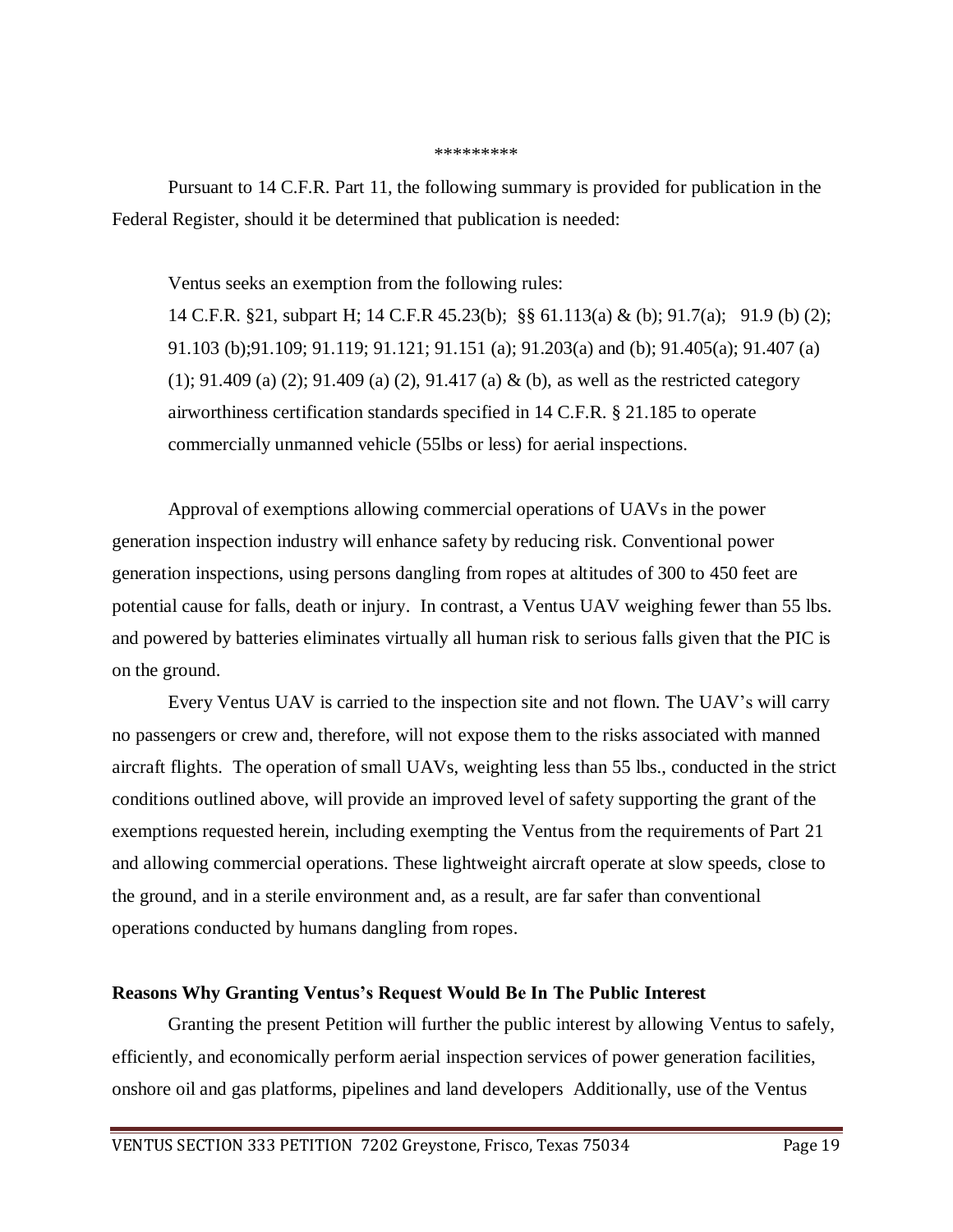UAV's will increase worker safety by reducing human exposure to rope access work at extreme heights, increase the frequency of power generation inspections being performed thereby increase power plant safety and provide significant benefits to the reduction in costs associated with the maintenance of power generation facilities. Notably, the benefits of the proposed operation of the Ventus UAV will be realized without implicating any privacy issues.



**Figures 4 & 5: Photos of Current Rope Access Inspection Techniques**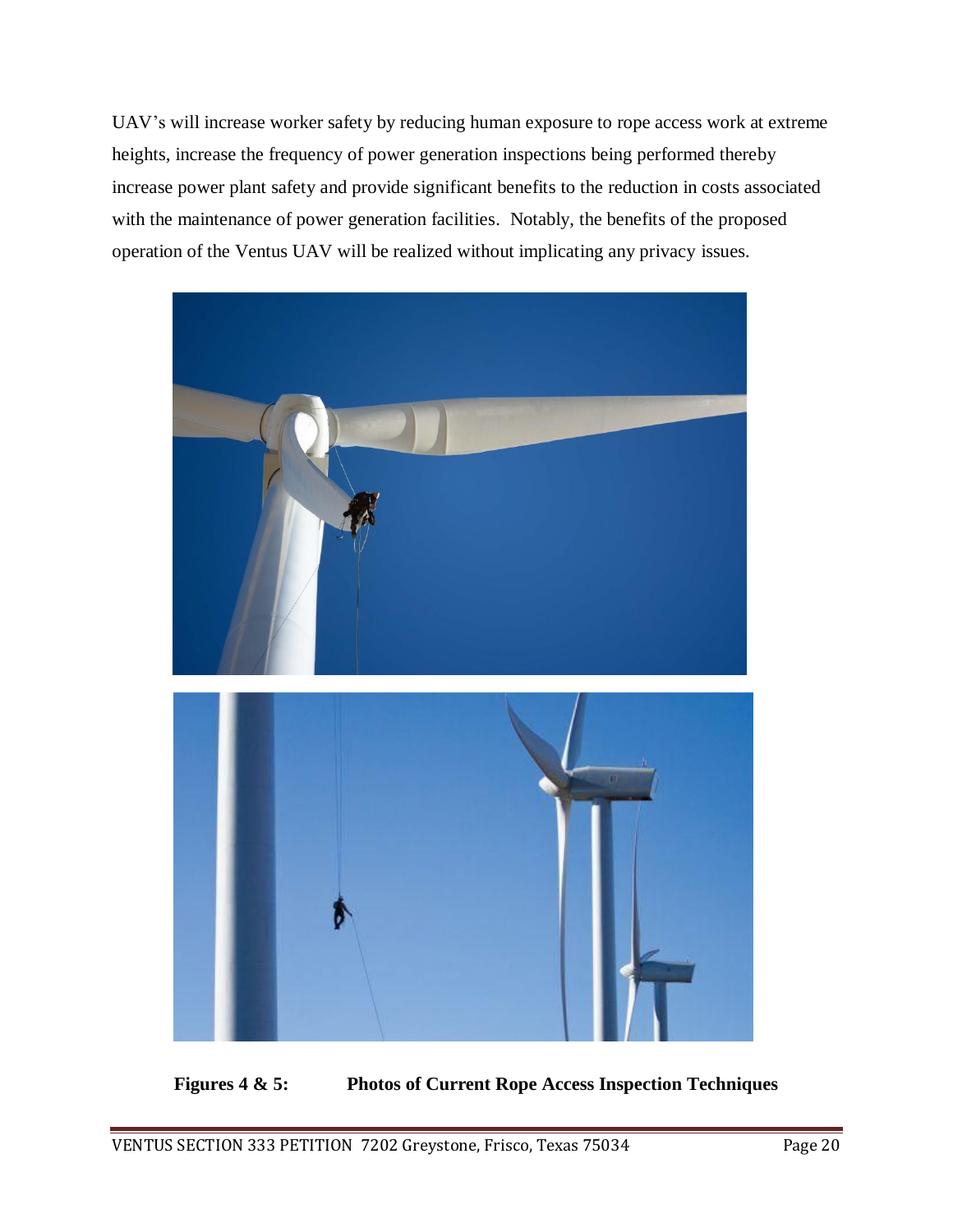### **Privacy:**

All flights will occur over private or controlled access property with the property owner's prior consent and knowledge. Aerial inspections will be of power generation equipment, production facilities or buildings in remote or uninhabited areas.

Set forth below are pictures of aerial inspections conducted in the day environment, as performed today using humans on ropes. The grant of this exemption request will provide improved safety in day operations.

## **Flight Operations:**

Flight Operations pursuant to the exemption sought would be limited to areas that are not in the proximity of airports or over populated areas. Ventus proposes to only conduct aerial inspection flight operations over private land, in rural areas of the United States that are not near populated areas, airports, helipads, or state roads.

Specifically, Ventus' proposed areas of aerial inspections include rural areas that are:

- 1. Not populated areas as depicted on VFR Sectional Aeronautical Charts;
- 2. Not within five (5) miles of any airport or helipad;
- 3. Not within one hundred (100) meters of state roads having more than two lanes; and
- 4. Not within fifty (50) meters of state roads having two lanes or less.

Ventus has been operating all of its UAV's by regulations such as the ICAO (International Civil Aviation Organization) and the FAA's own national airspace regulations. In order to increase flight safety and prevent accidental flights in restricted areas, all of Ventus' UAV's will be operated utilizing Category "A" No Fly Zone restrictions.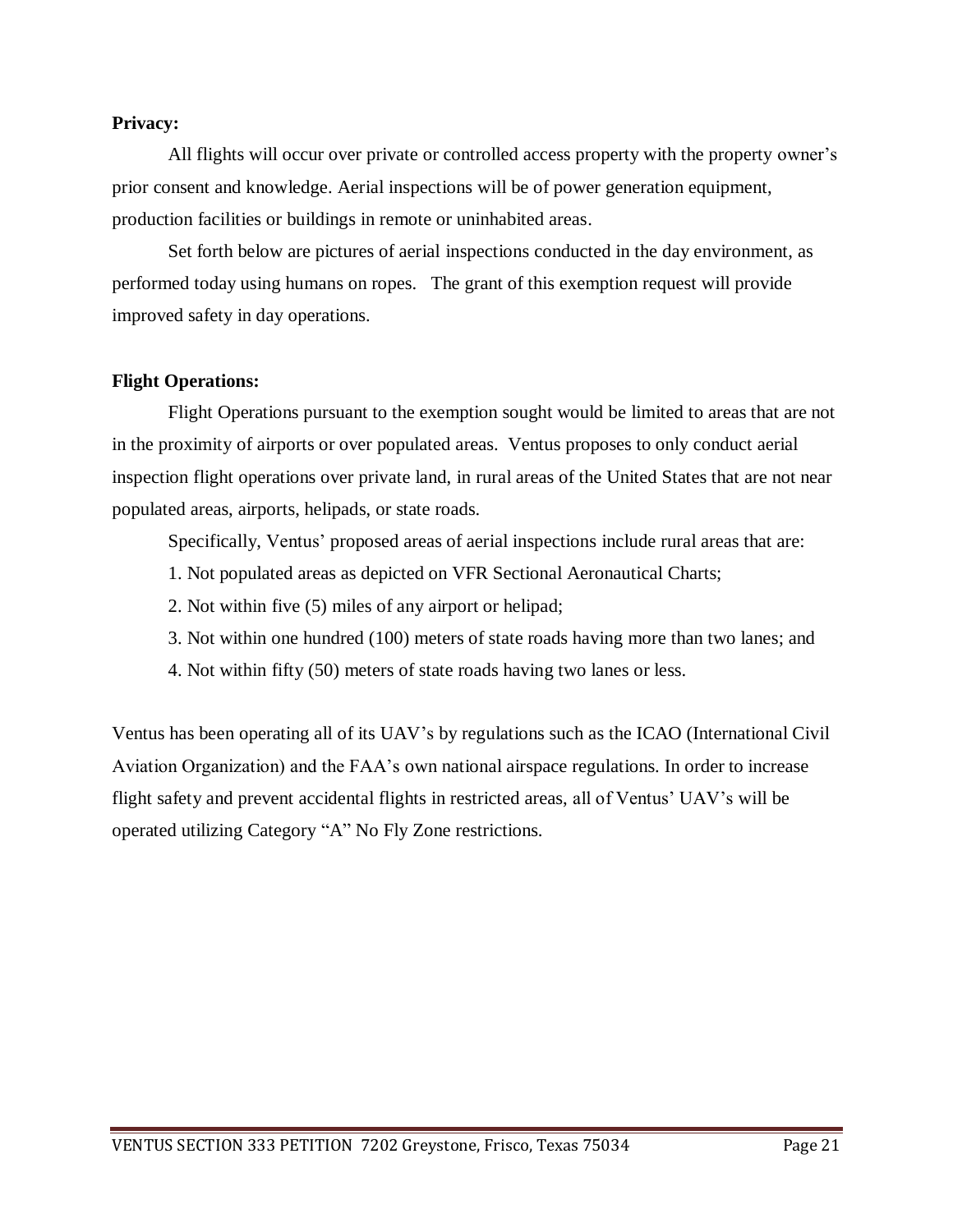



**Figure 4: Example of Category "A" No Fly Zone for Ventus**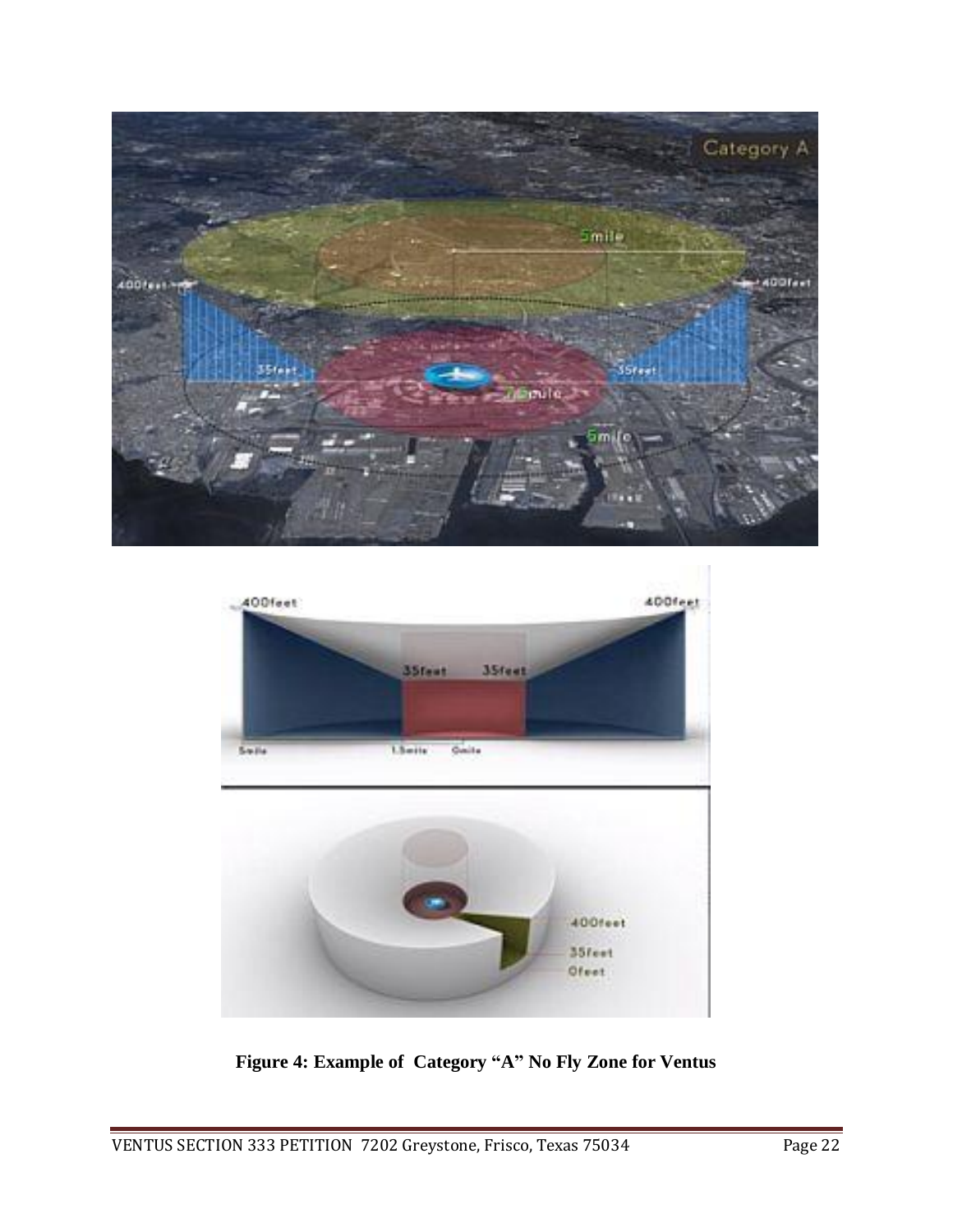A buffer or exclusion zone for flight operations will also be implemented around state roads. Since the roads are represented geometrically as lines, the buffers result as a one hundred (100m) corridor around state roads with more than two lanes, and fifty (50) meters around state roads with two lanes or less. In summary, Ventus seeks to operate its UAV's only over rural areas, while maintaining safe distances from any populated areas, airports, helipads, or roadways.

# **Operation Of Ventus' UAV's Will Be Conducted Pursuant To "VSI-005 UAS Operations Manual (For UAS's under 55 lbs)."**

Ventus' Operations Manual VSI-005 will control operation UAV's and will significantly contribute to maintaining the level of safety contemplated by the airworthiness certificate requirements from which Ventus now seeks relief. Pursuant to the Operations Manual and 14 C.F.R. § 43.13, entitled Performance Rules (general), each person performing maintenance, alteration, or preventive maintenance on any of Ventus' UAV's, motors, propellers, hardware, guidance systems or appliances shall use the methods, techniques, and practices prescribed in the current manufacturer's maintenance manual or Instructions for Continued Airworthiness prepared by its manufacturer, or other methods, techniques, and practices acceptable to the Administrator. Each person shall use the tools, equipment, and test apparatus necessary to assure completion of the work in accordance with accepted industry practices.

A copy of the Operations Manual, which is proprietary information to Ventus, is attached hereto as Exhibit B, and is to be held in a separate file pursuant to 14 C.F.R. § 11.35(b).3

# **Flight Operations Of Ventus' UAV's Are Limited To Line Of Sight Of The PIC WithA Safety Observer.**

Ventus will only utilize PIC's with a valid Recreational or Private Pilot rating certificate issued by the FAA for operation of all UAV's and a Class II Medical Certificate. Additionally, all pilots will be assisted by a safety observer. The pilot in command and safety observer must meet the requirements as set forth by the Operations Manual adopted by Ventus for flight operations of the UAV's.